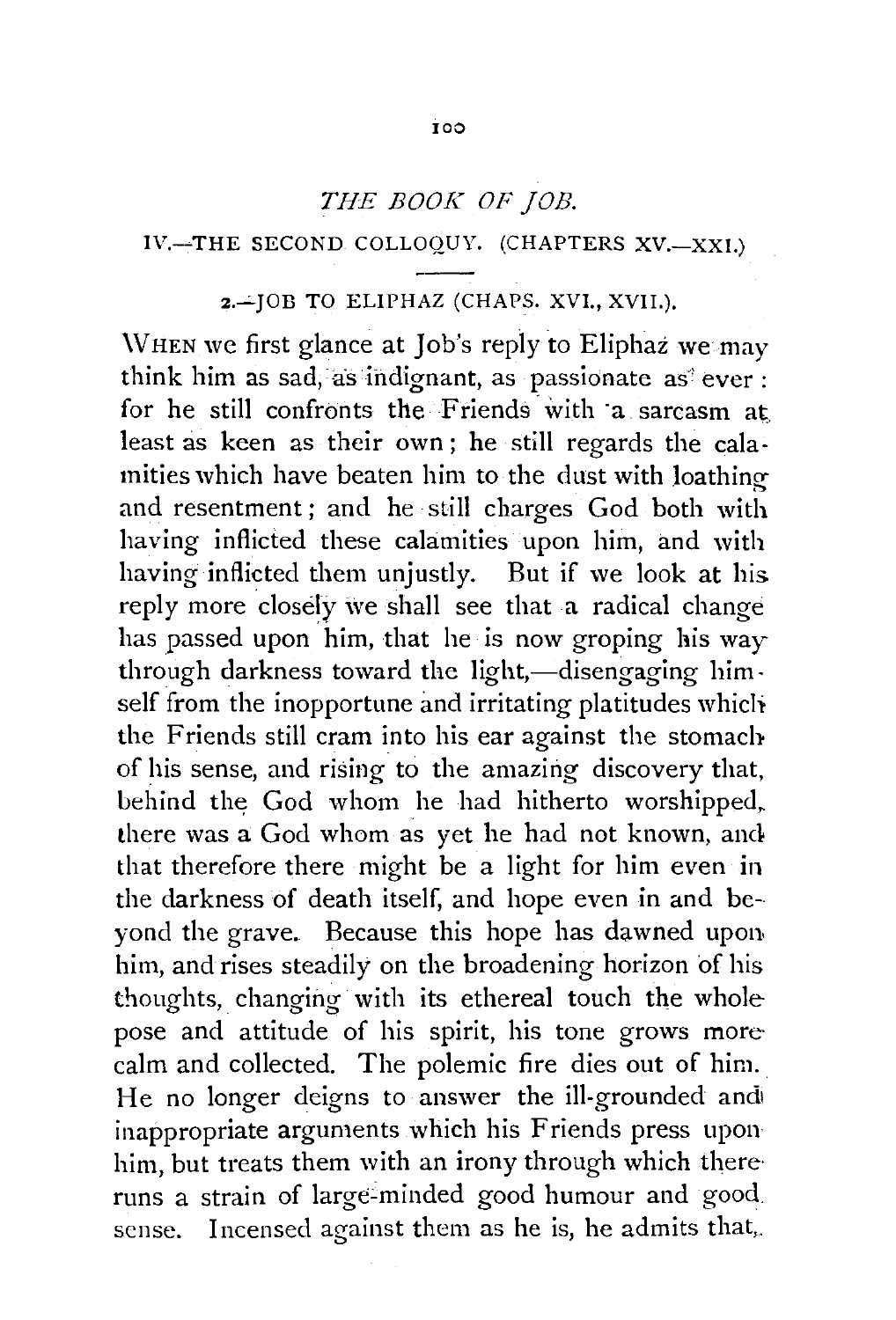from their point of view, what they say is true enough, and that in their place he might have said to them. what they are saying to him (Chap.  $xvi.$   $I-6$ ). Nor, though he still keenly resents their ungrounded assumption of his guilt, does he deny, he admits that they are right in attributing his misery to the hand of God, and even proceeds to give a terrible description of the misery and shame heaped upon him by that unjust; anci yet most just and kindly Hand (Verses  $7-17$ ). For he is beginning to learn that

> in the reproof of Chance Lies the true proof of men;

that God permits men to breast the strokes of Acci. dent and the blows of Circumstance, that He compe!s them to engage in a great fight of Affliction, in order that they may get the victory over their bosom sins, their baser selves, and carry off as spoil a treasure that will enrich them for ever. He is beginning to learn that in the wind and tempest of Misfortune's frowns,.

> Distinction, with a broad and powerful fan, Puffing at all, winnows the light away, And what hath mass or matter, by itself Lies rich in virtue and unmingled.

Nay, more; he is beginning to learn that he has to deal with *two* Gods,-the imaginary God of the current theology, who afflicts him because He hates him, and the real and only true God, who loves him while He afflicts him; the God who is witnessing to him in heaven even while He strives with him on earth, the God who stands surety for him with Himself and will yet vindicate him against Himself. To this God be. turns, appealing from the injustice of men, appealing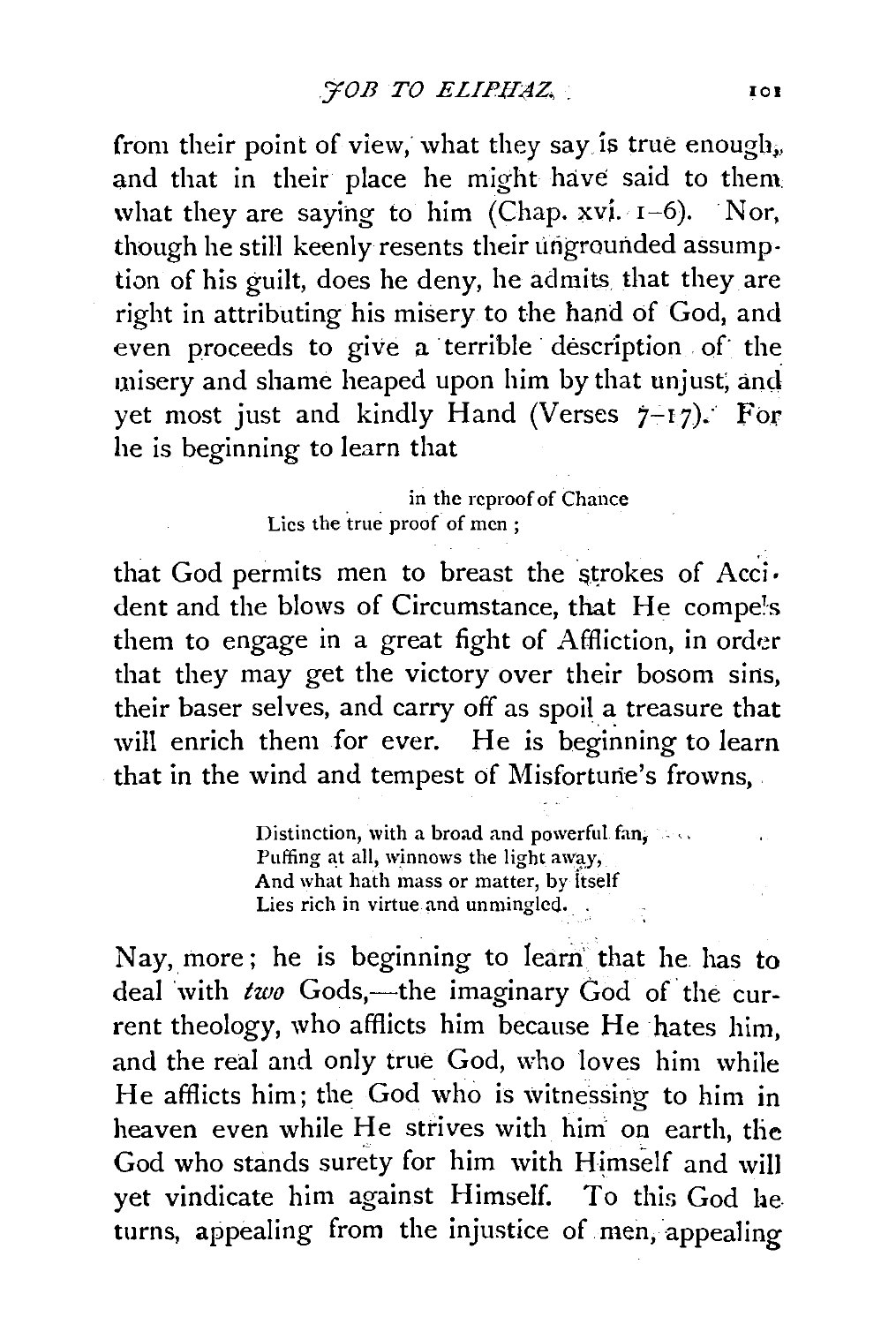even against the apparent injustice of God Himself, assured that God will justify him, if not in this life, then in some life to come, a life which he must pass through death to inherit (Chap. xvi. 18-xvii. 16). In fine, he converts his very despair into the food of hope, and is in love with death, since, if not before, yet in death itself, in the dim Hadean kingdom from which no traveller has returned, he is sure that God will shew him a path of life.

### CHAPTERS XVI. AND XVII.

|     | CHAP. XVI.---1. Then answered Job and said:                 |
|-----|-------------------------------------------------------------|
| 2.  | Many such things as these have I heard;                     |
|     | Miserable comforters are ye all!                            |
| 3.  | Shall there be an end to windy words?                       |
|     | What goadeth thee, then, to answer thus ?                   |
| 4,  | I too could speak as you                                    |
|     | Were your soul in my soul's stead;                          |
|     | I might string sentences against you,                       |
|     | Or shake my head at you;                                    |
| 5.  | I might strengthen you with my mouth,                       |
|     | And soothe you with the comfort of my lips.                 |
| 6.  | But now, though I speak, my grief is not assuaged;          |
|     | And if I forbear, how am I eased?                           |
| 7.  | Truly, now, He hath worn me out.                            |
|     | Thou hast made all my household desolate,                   |
| 8.  | And Thou hast shrivelled me up;                             |
|     | My leanness hath become a witness and riseth up against me, |
|     | It accuseth me to my face.                                  |
| ۰g. | He who hateth me rendeth me with his wrath,                 |
|     | He gnasheth his teeth at me;                                |
|     | My Foe sharpeneth his eyes against me.                      |
| 10. | They open their mouths against me,                          |
|     | They smite me on the check reproachfully;                   |
|     | They conspire together against me.                          |
| П.  | God giveth me up to the ungodly,                            |
|     | And flingeth me over into the hands of the wicked.          |

102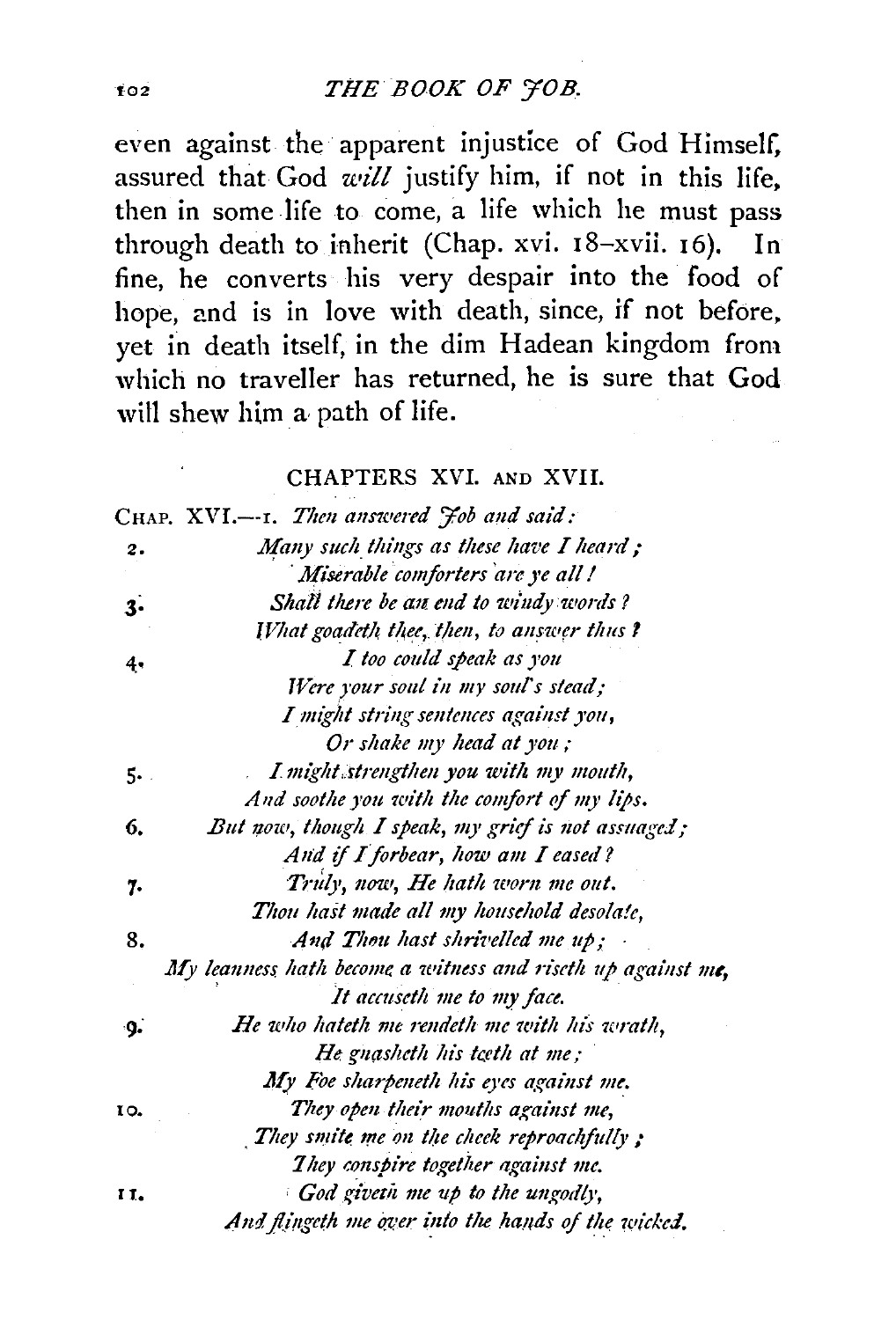# JOB TO ELIPHAZ.

| 12, | I was at ease, but he shattered me,                |
|-----|----------------------------------------------------|
|     | <b>He seized me by the throat and shook me.</b>    |
| 13. | He set me up to be his butt;                       |
|     | His archers beset me:                              |
|     | He cleaveth my side and spareth not,               |
|     | He sheddeth my gall upon the ground;               |
| 14. | He breacheth me with breach on breach,             |
|     | He rusheth on me like a man of war,                |
| 15. | I have sewn sackcloth on my skin,                  |
|     | And have thrust my horn into the dust;             |
| 16. | My face is inflamed with weeping,                  |
|     | And mine eyelids darken under the shadow of death, |
| 17. | Although no violence is in my hands,               |
|     | And my prayer is pure.                             |
| 18. | O Earth, cover not my blood,                       |
|     | And let there be no resting-place for my cry !     |
| 19. | Yet even now, behold, my Witness is in heaven,     |
|     | And He who testifieth to me on high !              |
| 20. | My friends are my mockers;                         |
|     | But mine eye poureth out streams unto God,         |
| 21. | That He would right a man against Himself,         |
|     | And a son of man against his fellow.               |
| 22. | For a few years will soon pass,                    |
|     | And I shall travel the road by which is no return. |

|    | Снар. XVII.-1.<br>My breath is spent!                 |
|----|-------------------------------------------------------|
|    | $My$ days are extinct $l_{\parallel}$                 |
|    | For me the tomb!                                      |
| 2. | Are there not mockers about me.                       |
|    | And doth not mine eye lodge on their provocations?    |
| 3. | Put down pledges now!                                 |
|    | Be Thou Surety for me with Thyself:                   |
|    | Who else will strike hands for me?                    |
| 4. | For Thou hast shut up their heart from understanding; |
|    | Therefore Thou wilt not exalt them.                   |
| 5. | Whoso betrayeth his friend to the spoiler,            |
|    | The eyes of his sons shall waste away.                |
| 6. | He hath made me a byword to the people;               |
|    | I am become one in whose face they spit:              |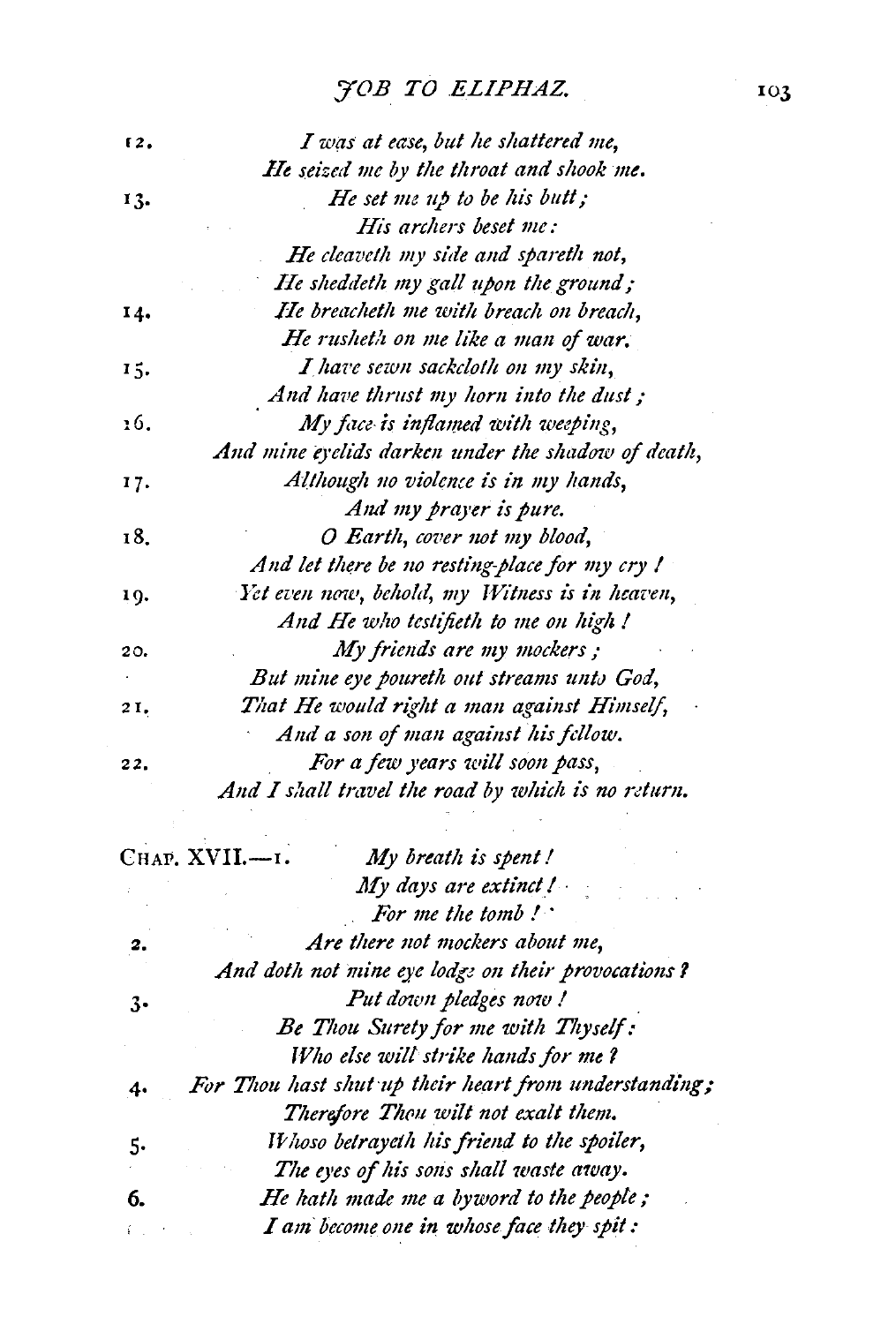# THE BOOK OF JOB.

 $101$ 

| 7.  | Mine eye is dim with grief,                                  |
|-----|--------------------------------------------------------------|
|     | And all my limbs are as a shadow.                            |
| 8.  | At this the upright are astonished,                          |
|     | And the innocent bestirreth himself against the impious;     |
| 9.  | But the righteous shall hold on his way,                     |
|     | And he that hath pure hands shall wax stronger and stronger. |
| 10. | Return, now, all of you, and come on,                        |
|     | For I find not a sage among you.                             |
| 11. | My days are past;                                            |
|     | And my purposes are broken off,                              |
|     | Even my most cherished thoughts!                             |
| 12. | Yet would they turn night into day,                          |
|     | And bring light into the very face of darkness I             |
| 13. | If I hope, it is for Hades as my home,                       |
|     | And to make my bed in darkness.                              |
| 14. | I cry to corruption, " Thou art my father!"                  |
|     | "My mother!" and "My sister!" to the worm.                   |
| 15. | Where now, therefore, is my hope?                            |
|     | Yea, my hope,-who can see it?                                |
| 16. | To the gates of Hades shall it go down,                      |
|     | And we shall rest together in the dust!                      |

Chapter xvi. Verse 2.- Job opens his reply with an allusion to the reproachful demand of Eliphaz in Chapter xv. II: "Are the consolations of God too small for thee, and the words that we gently speak?" The consolations they brought him, and professed to bring from God, were too small for him, much too small. He had heard many such wise saws as Eliphaz and Bildad had cited, heard them till he was sick of them. If they could offer him no better consolations than these, they were but "miserable comforters;" they did but aggravate instead of lighten the trouble of his spirit.

In Verse 3 he retorts on Eliphaz his own sarcasm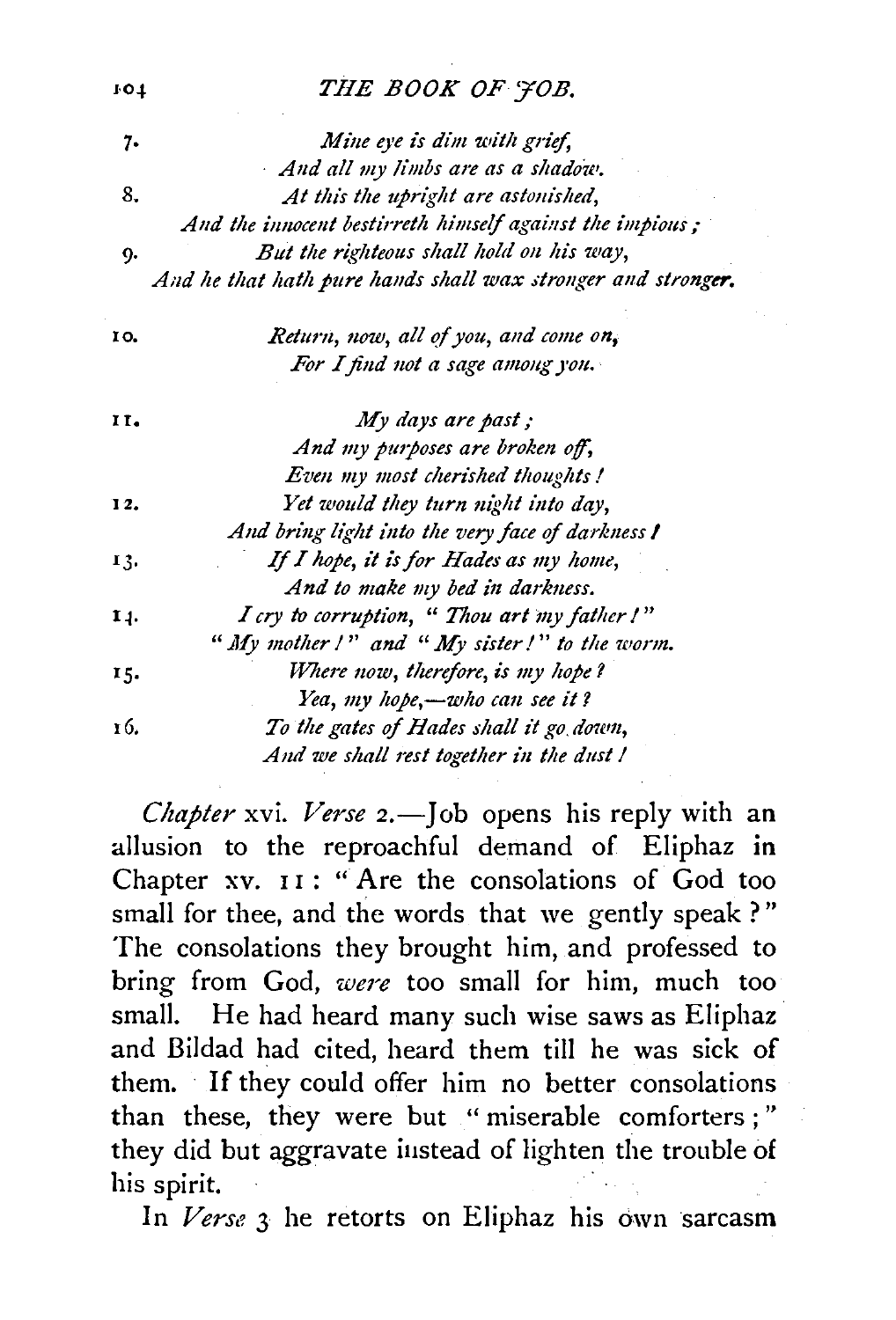(comp. Chap. xv. *2,* 3), charging him with employing the very " words of wind " for stooping to which he had himself just been rebuked. And, at the same time, he demands why Eliphaz could not at least comply with his request (Chap. xiii. 5), and be of those

> That therefore only are reputed wise-For saying nothing.

What had he done to provoke this incessant stream of ancient saws, all intended to point a modern instance ?

Verses 4 and 5.-Nevertheless, with that large fairmindedness on which I have remarked, Job admits, though still with some slight touches of sarcasm, that, in their place, he himself might have taken that very line of consolation which chafes him on the lips of his Friends. Had it been his part to condole with them, he might have strung antique " sentences" togetherthe original phrase implying a certain artifice and insincerity in the process ; he might have shaken his head at them in grave astonishment, or mild, reproof, or scornful contempt (comp. Psalm xxii. 7; and St. Mark xv. 29): he might even have strengthened them only *with his mouth,* and soothed them only *with his*  lips,-affecting, *i.e.*, to stay them with words that came only from the mouth, not from the heart; speaking only, as Carlyle puts it, "from the teeth outward."

The finest commentary on this outburst of impatience under what is called "consolation," of resentment against the endeavour to preach down the heart with a hoard of musty maxims and time-honoured platitudes (as also the best illustration of a similar outburst in Chapter xiii.  $2-5$ ), is to be found in a passage in "Much Ado about Nothing," in which I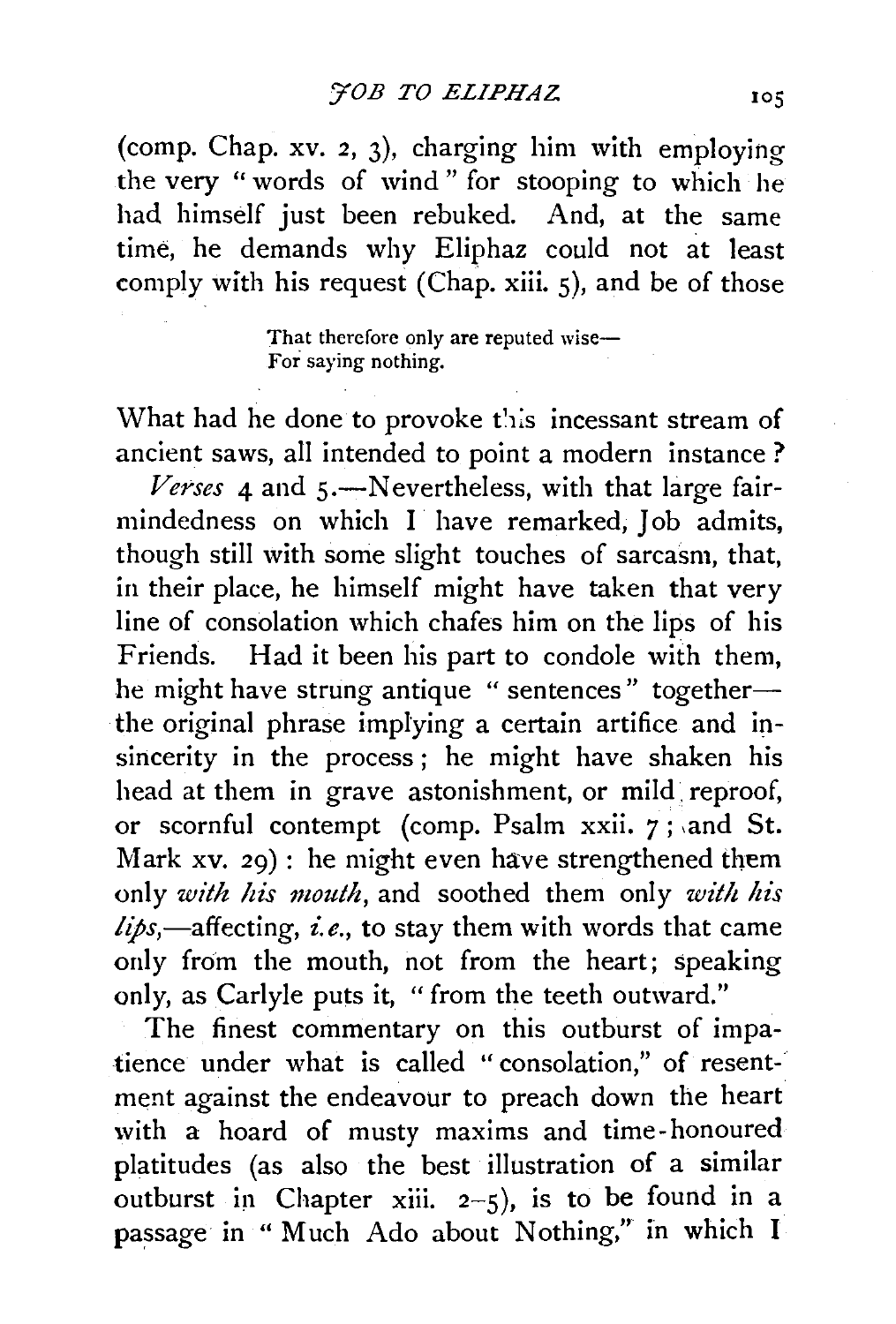#### THE BOOK OF FOB.

cannot but think Shakespeare had Job and the Friends of Job in his thoughts, for it includes every point that we have noted, and more. When Leonato, maddened with grief and indignation for the death and dishonour of his daughter, is warned by his brother that, if he go on thus, he will kill himself, and besought not "thus to second grief against himself," he replies :-

> I pray thee, cease thy counsel, Which falls into mine ear as profitless As water in a sieve: give me not counsel; Nør let no comforter delight mine ear But such an one whose wrongs do suit with mine. Bring me a father that so loved his child, Whose joy of her is overwhelm'd like mine, And bid him speak of patience.... If such an one will smile, and stroke his beard, Bid sorrow wag. . . . *Patch grief with proverbs ; . . . bring him yet to me,* And I of him will gather patience. But there is no such man : for, brother, men Can counsel, and speak comfort to that grief Which they themselves not feel; but, tasting it, Their counsel turns to passion, which before Would give preceptial medicine to rage, Fetter strong madness in a silken thread, Charm ache with air, and agony with words: No, no: 'tis all men's office to speak patience To those that wring under the load of sorrow, But no man's virtue nor sufficiency. To be so moral when he shall endure The like himself. Therefore give me no counsel: My griefs cry louder than advertisement.

Verse 6.—"My griefs cry louder than advertisement" is the very thought in the mind of Job. So. keen are they, so deeply have they cut into the very root and centre of his life, that he gains no relief by speaking of them; no words can express a tithe of what he feels, or allay the emotion that swells within his heart and lifts it nearer Heaven. He craves to

10б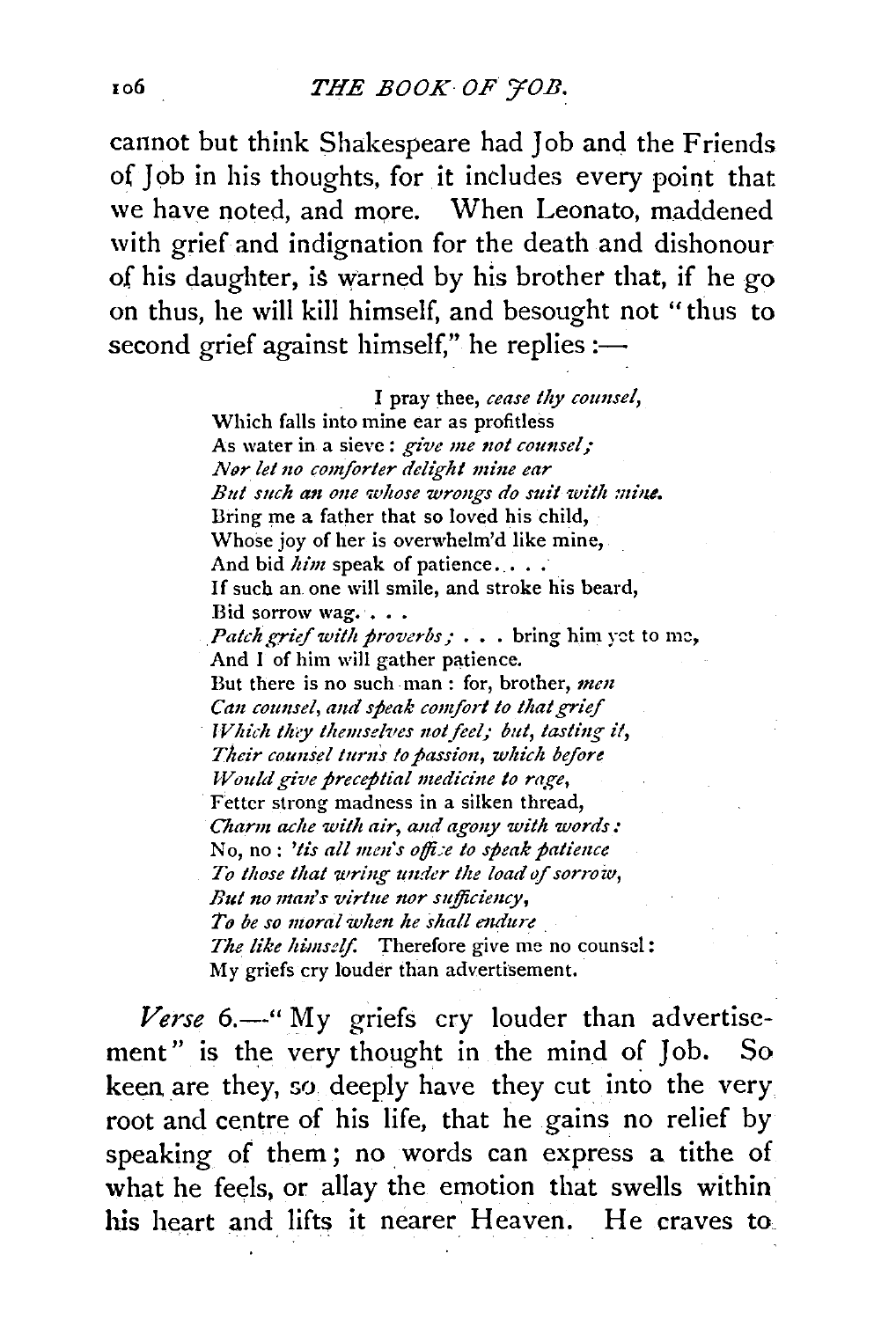speak with God, and not to listen to men. For, on the other hand, even silence, which is the best medicine for *some* griefs, in no whit diminishes the clinging and growing pain which is eating into his very soul. " $If$ *I forbear, what goes from me?*"

This, with the brief ironical challenge contained in the tenth Verse of the next Chapter, is all the reply Job vouchsafes to the elaborate argument of Eliphaz. \Vhen Bildad had appealed to the voice and authority of Antiquity, Job had met the appeal with wise distinctions and weighty disproofs-met it, it would seem, once for all. For he now declines to reopen that point, to continue moving round and round in the narrow circle which hemmed in the thoughts of his Friends. A new and larger thought, a thought pregnant with a strange and well-nigh incredible hope, has dawned upon him, -the thought that the true God lies far behind and beyond such poor conceptions of Him as he had hitherto been able to frame ; and the hope that, if God should prove to be so much higher and greater than he had thought, then God may be his Advocate after all and not his Adversary, his Friend and not his Enemy. Many Commentators have failed to see how this thought of hope pervades the whole. reply of Job, in part because Job's expression of it is chequered by so many shadows of doubt, broken by so many outcries of what seems despair ; and in part because they do not realize that it is out of the depths of a divine despair that most of our truest presentiments, our most sustaining hopes, arise upon us. They forget that we cannot expect from a man in Job's miserable condition: that he should wholly forget his misery because a new and hopeful conviction has begun to form itself in his.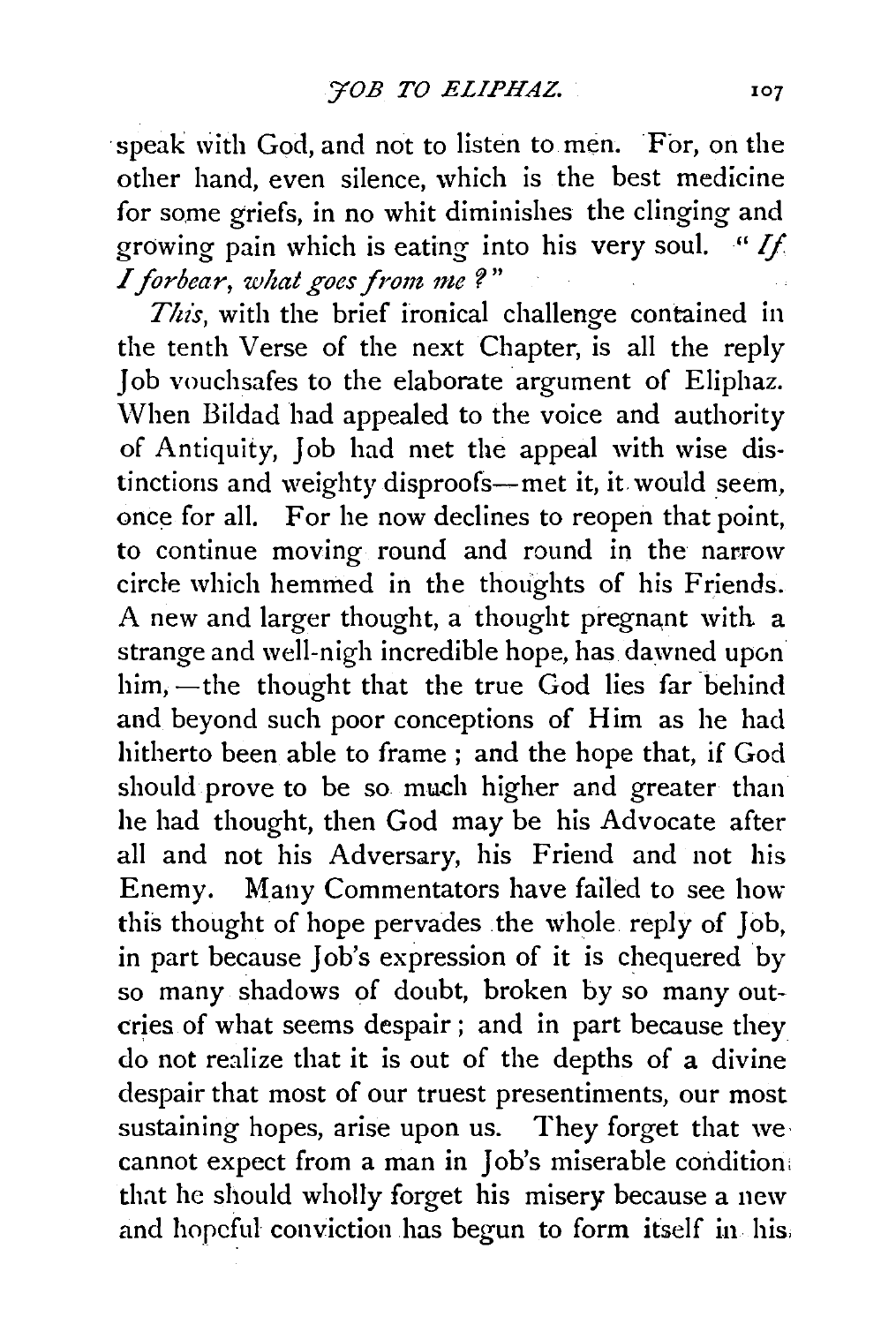mind, and that he should state it as firmly and brightly as though he were at ease. And they forget how commonly hope is a recoil, a reaction, from despair. We have only to put ourselves in Job's place, to sound the depths of his despair, to consider how *we* should have expressed any great hope which relieved it, in order both to see how natural it was that, if he was not to sink into the abyss of utter disbelief, this hope should have come to him, and to understand his chequered and fitful exposition of it. If we bring this sympathetic spirit to the Verses which follow, we shall not be perplexed by the fluctuations of mood and tone betrayed in them ; we shall feel that, through all these fluctuations, Job holds fast to his new and great hope.

*Verses 7* and 8.-He begins sadly enough, dwell-. ing on the poignant details of his loneliness and misery, ascribing them to the hand of God, and admitting that they lend some support to the imputation cast upon him by his Friends. He admits and complains, $-\dot{G}$ od has worn me out, reft from me all that I most valued,

> Sequestering from me all That time; acquaintance, custom, and condition Made tame and most familiar to my nature ;

and even the very health and vigour he needed in order to sustain a loss so ruinous and complete. Nay, more; the very evil which Eliphaz had represented to be the punishment proper and peculiar to the wicked (Chap. xv. 34) has fallen upon *him,—his houschild is left unto* him desolate ; his kinsfolk and neighbours have abandoned him, and even his most intimate and trusted friends " lay" but " negligent and loose regards upon him;" so that, turn where he will, no eye pities him, no word of solace greets his ear. He is utterly isolated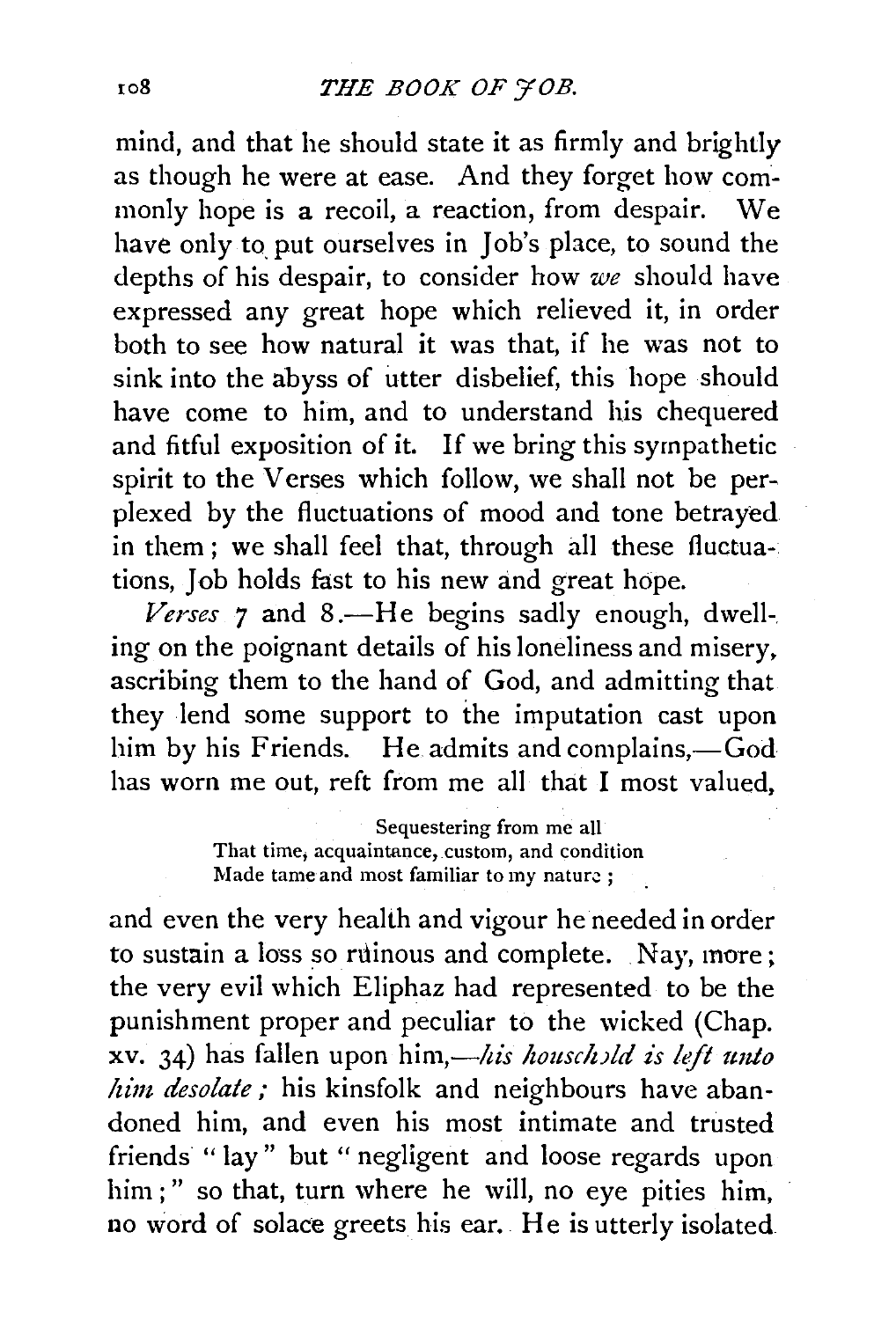and alone, shut up to himself. And, worse still, even he himself is turning traitor to himself; his diseased and emaciated body bears witness against him, confessing, as it were, that he is and must be a sinner, although his conscience acquits him of any wilful and deliberate  $sin :=$ 

> Nay, if I turn mine eyes upon myself, I find myself a traitor with the rest.

And all this—his loneliness, the defection of kinsfolk and friends, the miserable self-contradictions in whicb he is involved--he owes to God: it is God who has done it all. So far from denying that his sorrows come from above, and bear witness against him, he insists on it; and the only question is whether, with himself, his friends, and God, against him, and only his good conscience on his side, he can still hold fast his integrity.

In *Verses* 9-16 he gives a still more appalling description of the Divine enmity against him, and of its terrible and far-spreading results. The figure of *Verses*  $9-11$  is that of some poor frail timid creature pursued by wild beasts, one of them powerful and dreadful beyond all telling, who is followed by a pack of inferior and ignoble attendants, to whom the prey, when caught, is contemptuously flung over. God Himself is the lion; and not the Friends only, who have shewn themselves the sycophants of God, but all who hated  $\text{Job}$  and derided him  $\text{—}$  of whom there were many (Chap. xxx.  $1-15$ )—are the jackals in full cry behind Him ; while Job is the victim to be run down and thrown to the yelping pack. *Verse* 9 describes the terrible onset of the furious leader-his rending anger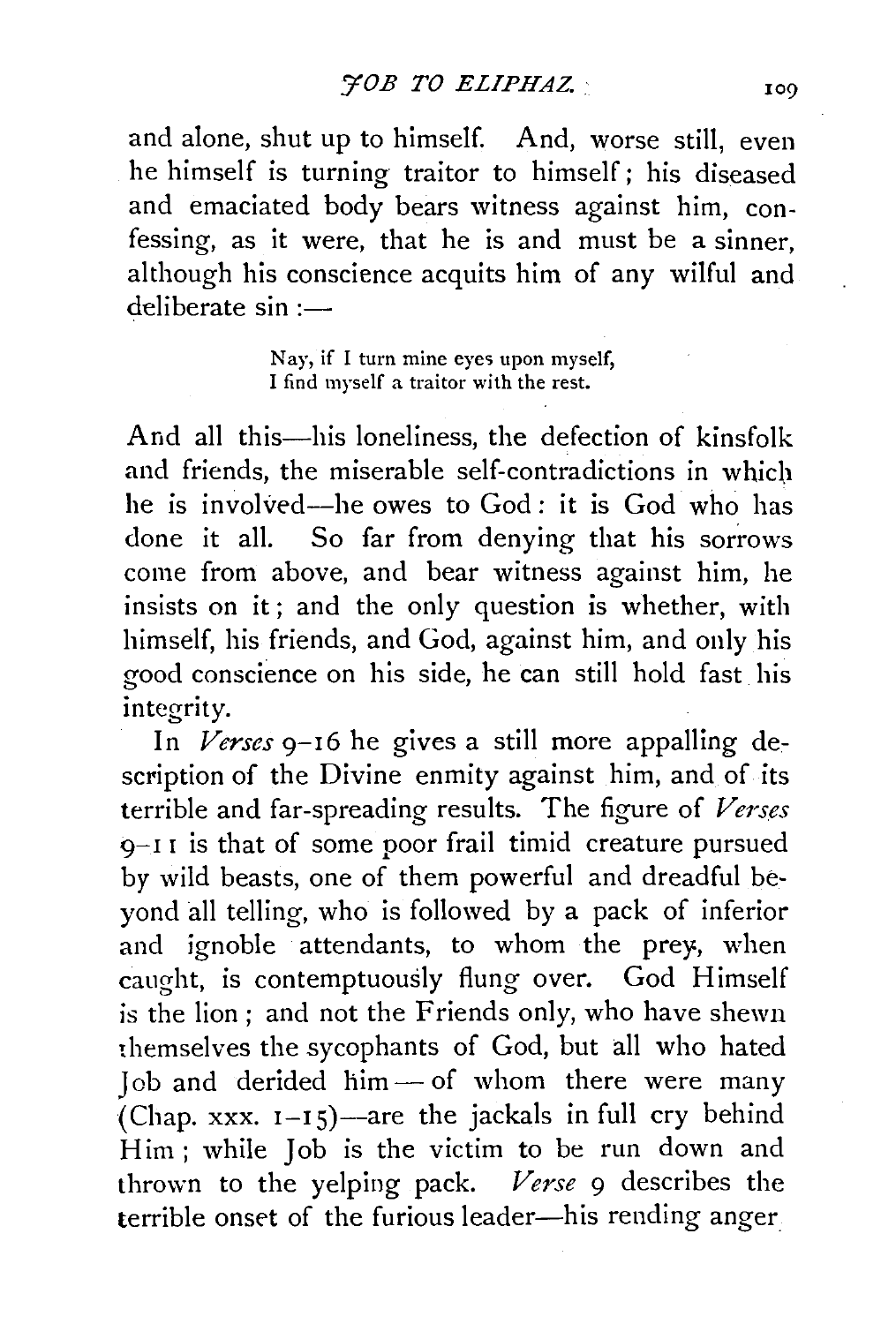and gnashing teeth, and flaming eyes ; *Verse* 10, the pack, " the pell-mell rout of petty curs," that barked and howled behind him, with their gaping jaws, their shameless gestures, and the hungry hate which inspired and united them; and *Verse* II, God's scornful abandonment of the stunned and bleeding prey to his hungry train. There is an inevitable touch of bitterness and contempt in these Verses. It was impossible that Job should not be cut to the very quick as he saw the Friends he had trusted, and the clan of which he had been the honoured Chieftain, turn virulently against him.

> What the declined is, He shall as soon read in the eyes of others As feel in his own fall.

Job had declined-fallen from the top of happy days to the very bottom of loss and misery; but it gave a new and keener edge to his misery that he should read the evidence of his decline in the averted or scornful eyes of men on whom he had relied for sympathy and help.

In Verses 9-I I, though God is the chief Foe, yet the description of the human pack at his heels is so graphic as to draw our attention from Him to them. But in *Verses*  $I2-I6$  Job calls our thoughts away from men to God, his chief· Antagonist, setting forth the Divine enmity against him in figures which successively indicate its unexpectedness, its violence, and its destructiveness.

In *Verse* 12 he describes it under the figure of a man of gigantic thews and irresistible strength, who suddenly seizes on one who sits in unsuspicious ease, shakes him in his terrible hands, and dashes him on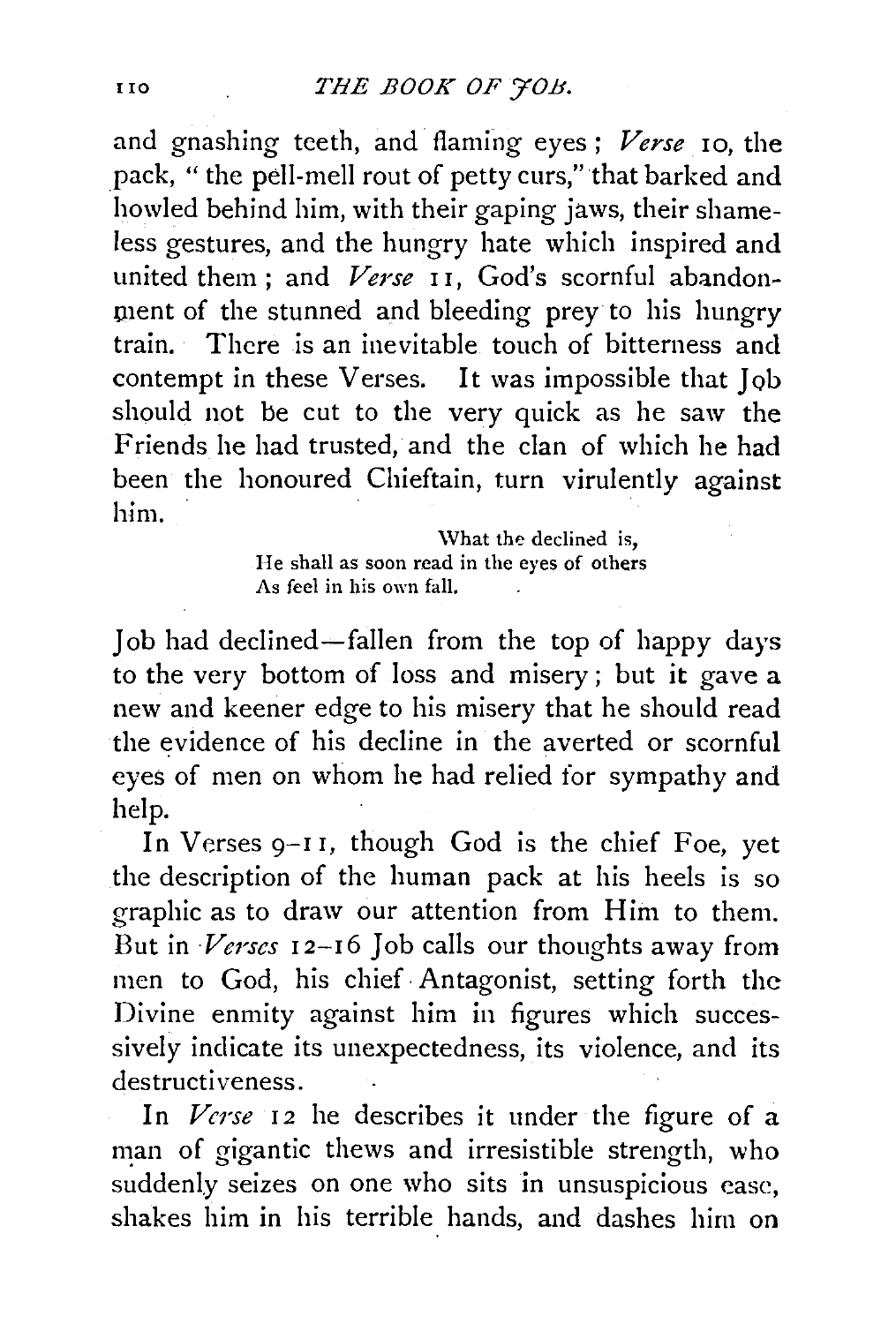the ground. In *Verse* 13 the figure changes, and the shattered victim of the previous Verse is set up as a ·target ; the arrows of God hiss round him; they pierce his side, cleave the gall-bladder and its ducts, so that its contents flow out upon the ground,—this shedding ·of thegall not being, however, a fact of science, but an image in common use by the Arab poets. Again the figure changes in *Verse* 14, and Job compares himself to "some fair edifice," or rather, perhaps, to some brave fort, which God has assailed and breached again and again, till it has tumbled in ruins to the ground. The suddenness, the fatal force and sweep, the planned and deliberate violence of that storm of change and calamity which had swept away all that Job held dear is graphically pourtrayed in these picturesque Verses.

And in *Verses* 15 and 16 he tells us, in plain sad prose for the most part, what the results of God's unaccountable and inappeasable enmity against him had been, to what sordid and degrading conditions it has reduced him. He has put on the sackcloth of the 'mourner-mourning for himself, since none will mourn for or with him; nay, he has *sewn* sackcloth on to his skin, not simply assuming it as an ordinary badge of mourning, but clinging to these trappings and suits of woe, making them as it were part of his very self, because, like Hamlet, he has "that within which passeth show," a settled and rooted melancholy, which the ordinary "forms, moods, and shapes of grief" cannot adequately denote.

> His grief lies all within ; And these external manners of laments Arc merely shadows to the unseen grief That swells with silence in the tortured soul : *There* lies the substance.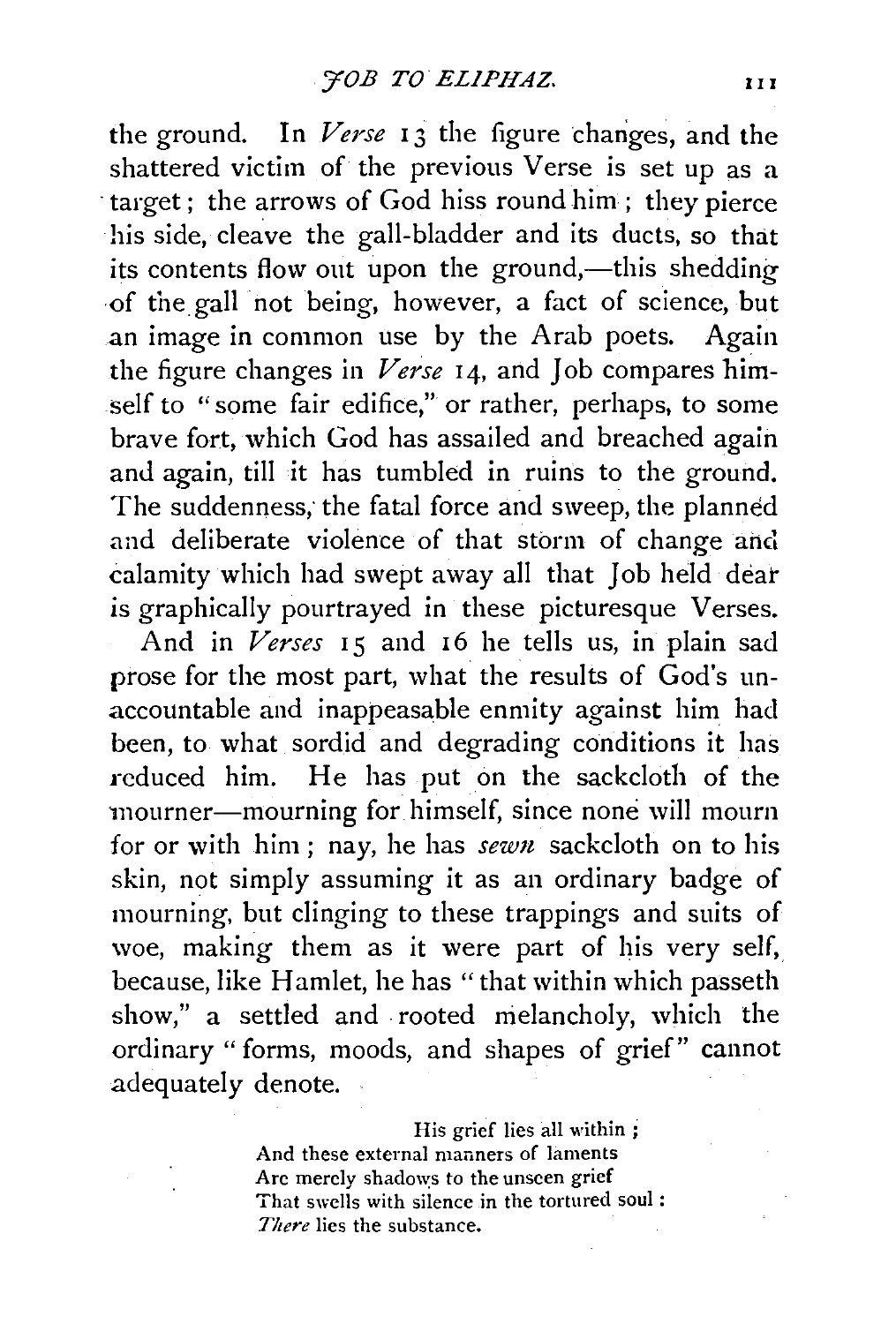And he has "fouled his horn in the dust;" *z.e.*, his once high and honoured head has been brought low with shame : his face is "inflamed" with the hot ferment of his grief and indignation ; and the very " shadow of death. darkens on his eyelids."

All things and all persons are against him then, $$ his household, his clan, his very slaves and dependants, his God, and, in part, himself. Can he, can any man, stand against these, and against the evidence of guilt with which this universal antagonism is fraught? WiH he, in the face of all these, still maintain his integrity ? Yes, of even *this* he is capable ; and it sends a thrill of pride to one's very heart to see that any human soul can rise to so heroic a strain. "All this has come upon me, and come upon me by the will of God," he says in  $Verse$  17; " but still I stand to it that I have not deserved it, that there has been no violence in my hands, and that my worship has been sincere." He claims for himself what the prophet Isaiah (Chap. liii. 9) claims for the suffering Messiah, that he is being driven down to death, *although he had done no violence*, neither *was any deceit in his mouth.* In the great and weighty line of our greatest poet, he still asserts,

### *Mine honour keeps the weather of my fate.*

Let his " fate " be never so disastrous, he will not, that he may escape it, sacrifice his "honour;" he will maintain his integrity to the last.

But this is Job's familiar attitude and contention. \Vhereis the *1zew* tone, the new thought, the new hope? It breaks upon us in *Verses* 18-22 ; and the overmastering grief occasioned by his loss and shame, by the aversion of God and man, are the pangs of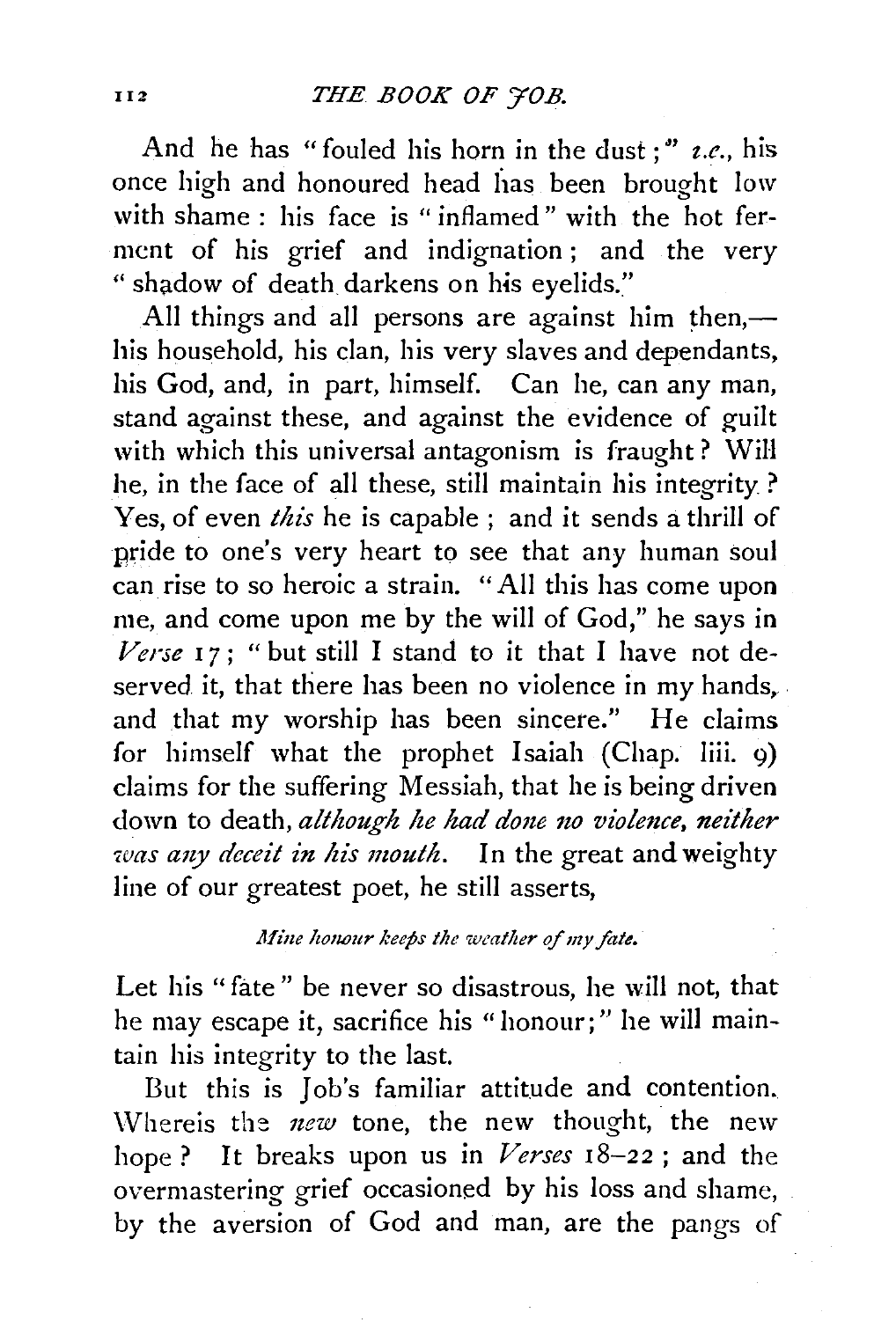which it is born. For one who conceives himself abandoned both by God and man, if he is not to sink into a bottomless despair, if any remnant of faith and courage be left him, *must* struggle upward to a Love and a Justice higher than he has hitherto known : that is to say, he. must reach up to a God other and higher than he has yet conceived. It is God who is the author of all Job's woes,-God who has taken from him all that He once gave, stripped him of health and wealth, alienated even his closest friends from him, stretched him on the *mezbele,* put him under a ban, made him the mark of a thousand scornful and sarcastic eyes, with none so poor to do him reverence, none so pitiful to do him kindness. Whither can Job turn from *Him?* If he is to turn anywhere, he can only turn from the hostile God whom he knows only too well, to the loving God whose ways are so farge and wise as to be inscrutable to him. In plain words, there is nothing for him but to turn from the imaginary to the real God, from the God of the current theology to the God of the conscience and the heart. The philosophers, as Schlottman here reminds us, used to say, *Nemo contra Deum, nisi Deus ipse;* and Job feels that he has reached an extremity in which *he must mlist God against God.*  To Him, therefore, he now and henceforth makes his appeal.

 $Verse$  18.—This appeal begins even in the sublime invocation,

0 Earth, cover not my blood,

And let there be no resting-place for my cry !

with which we may compare the challenge of Queen Constance,

Arm, arm, you heavens, against these perjured kings ! VOL. VII. 8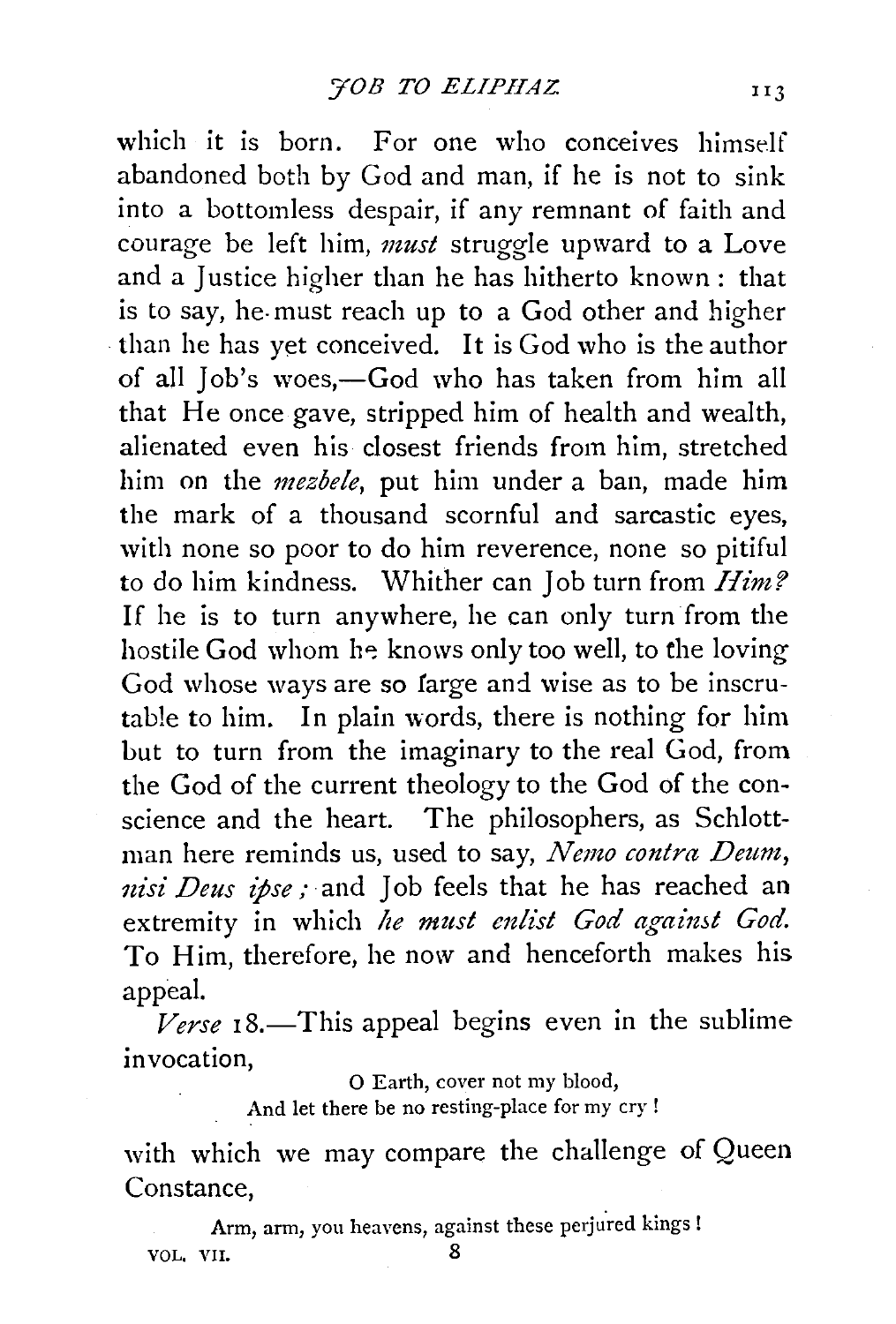The invocation is based on the ancient traditional belief that the earth refuses to drink in the blood of the innocent, that it lies like a ghastly stain on its breast, for ever crying for vengeance. But to whom does the blood of the innocent cry out, if *not to Cod?*  It is God, therefore, whom Job invokes even when he appeals to the earth. And yet it is God who has hunted him down, who is shedding his blood! It is *to*  God *against* God, therefore, that Job appeals. With the strange boldness born of blended faith and despair, he believes that God will avenge the very blood which God Himself has shed! He may seem to be a Foe who thirsts for his destruction; but, nevertheless, He must be a Friend who will save and vindicate him ; who, somehow, at some time, will confess, and even cause men to confess, that the blood of Job, iike that of Abel, is that of an innocent and righteous man.

This amazing thought of a twofold God, or, rather, this convulsive clutching at the real God who is so unlike all that Job had conceived Him to be, is developed in .the Verses which follow.

Hitherto the thought of his unrecognized and unavailing innocence had driven Job well-nigh frantic; at this point he had always heretofore lost his self-command, and broken out into wild and barren reproaches against the Judge who was handling him so unjustly. But now it leads him to divine that, behind the God whose face is clouded with anger, there must be a God whose aspect is bright and propitious; that he need not appeal to men against God, but may press straight on to God Himself; that he need not tax himself to look forward to some day far distant in the future in which his integrity will be acknowledged, since even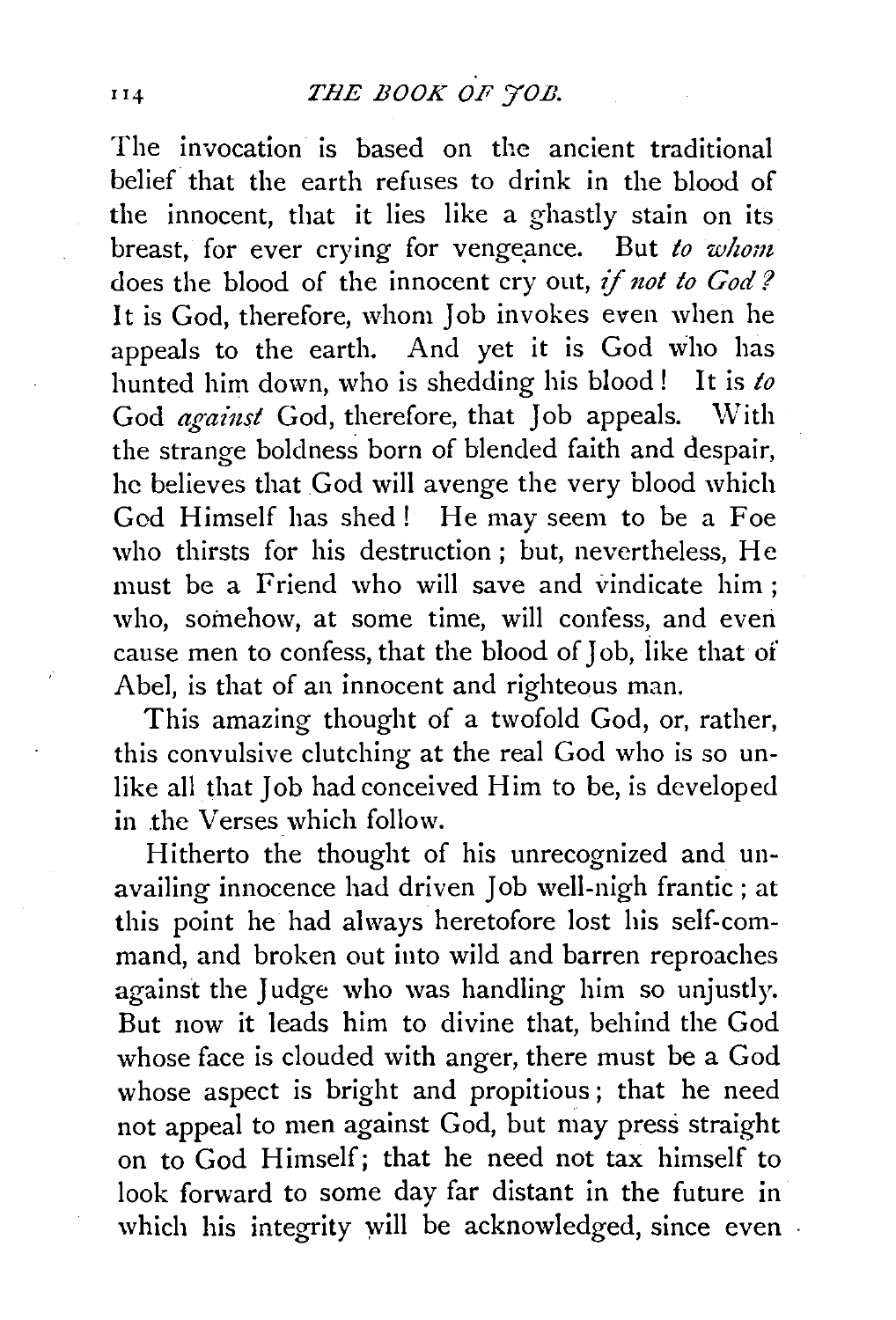now, as he lies stripped and abandoned on the earth, God recognizes his innocence and is testifying to it on high. This is the thought, the hope, which gives so profound an interest to *Verse* 19. And this thought -so strange, so welcome, to Job-was, as we know. accurately true, although it was but' a piercing prevision of faith. God *was* witnessing to him on high, calling on the heavenly host, and even on the Slanderer and Accuser who appeared among the sons of God, to confess that "there was none like him on the earth, a perfect man and an upright, one that feareth God and escheweth evil."

*This,* I repeat, was the new wonderful thought which rose like a star on Job's horizon-the thought of a just God and a Saviour, who is often concealed from men by the God whom they receive by tradition or infer from nature and from human life ; a God who knows the innocence of the just even now already, and will one day make it manifest, though He appears *not* to know it for the present, and for the present does not vindicate it. So clear and true is it to him even already, that in *Verse* 20, instead of appealing as heretofore from God to men, he appeals from men to the God he has just discovered. *They* mock him with false assumptions of guilt, false interpretations of the Divine rule and providence, with invitations to begin a true life by making a false confession of uncommitted sins, and with false menaces of an anger God does not feel, of a judgment which He will never execute. And, therefore, he turns from *them,* to *Him,* and appeals to Him with streaming tears, which testify at once to his misery and to his sincerity.

And *for what* does he appeal? The verse which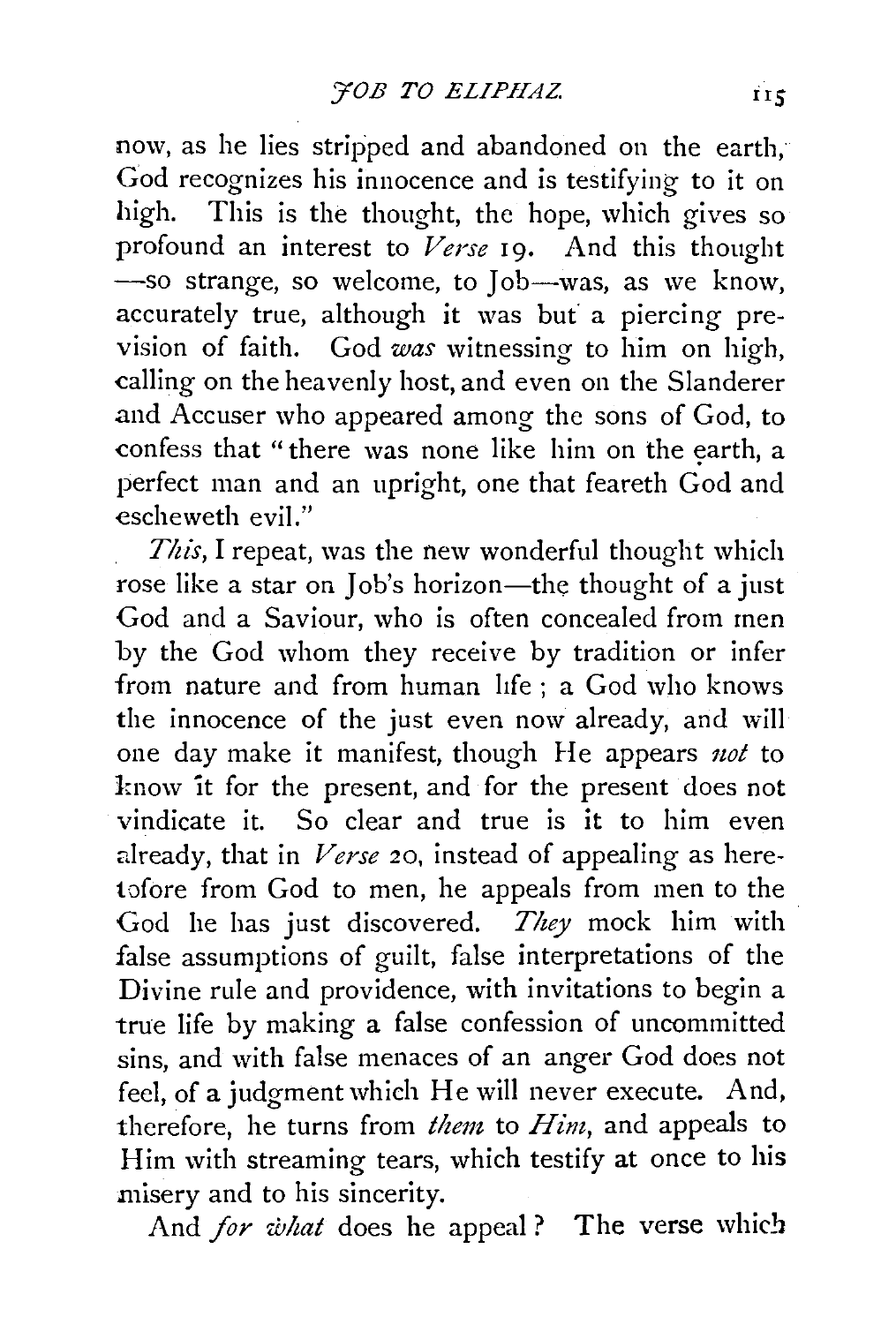answers that question— *Verse* 21—is one of the boldest words in Scripture. For what Job demands and entreats is, first and chiefly, that God will justify him. Job, against God Himself; and, secondly and subordinately, that God will justify him against the suspicions and misconstructions of his fellows. The sublime audacity of faith can no further go. That a man in conditions so utterly sordid and miserable, so thick with incentives to despair-abandoned, put to the ban, derided alike by Heaven and earth-should still trust in God at all, is a wonder that might well make us proud of the nature we share with him ; but that he should so conceive of God, and should so invincibly trust in Him, as to believe that, in his justice, God will listen and respond to an appeal *against* his justice, is a wonder "past all expressing," a wonder which alone explains how God should be so proud of a good man as. to challenge for him the admiration of all the host of heaven.

With the unconscious art of profound emotion Jobproceeds, in *Verse* 22, to wring from his very misery a plea why God should not long delay his vindication of him. Frail by nature, exhausted by his long agony, he must soon pass the bourn from which no traveller returns ; and because the time is short, he presses for· despatch.

*Chapter* xvii. *Verse* I.-This plea is elaborated, it is rendered still more impressive and pathetic, in the three sighs which compose this Verse. And in *Verse* <sup>2</sup> it is strengthened and reinforced by a new plea. Forgetting that

> We may not think the justness of each act Such and no other than event doth form it,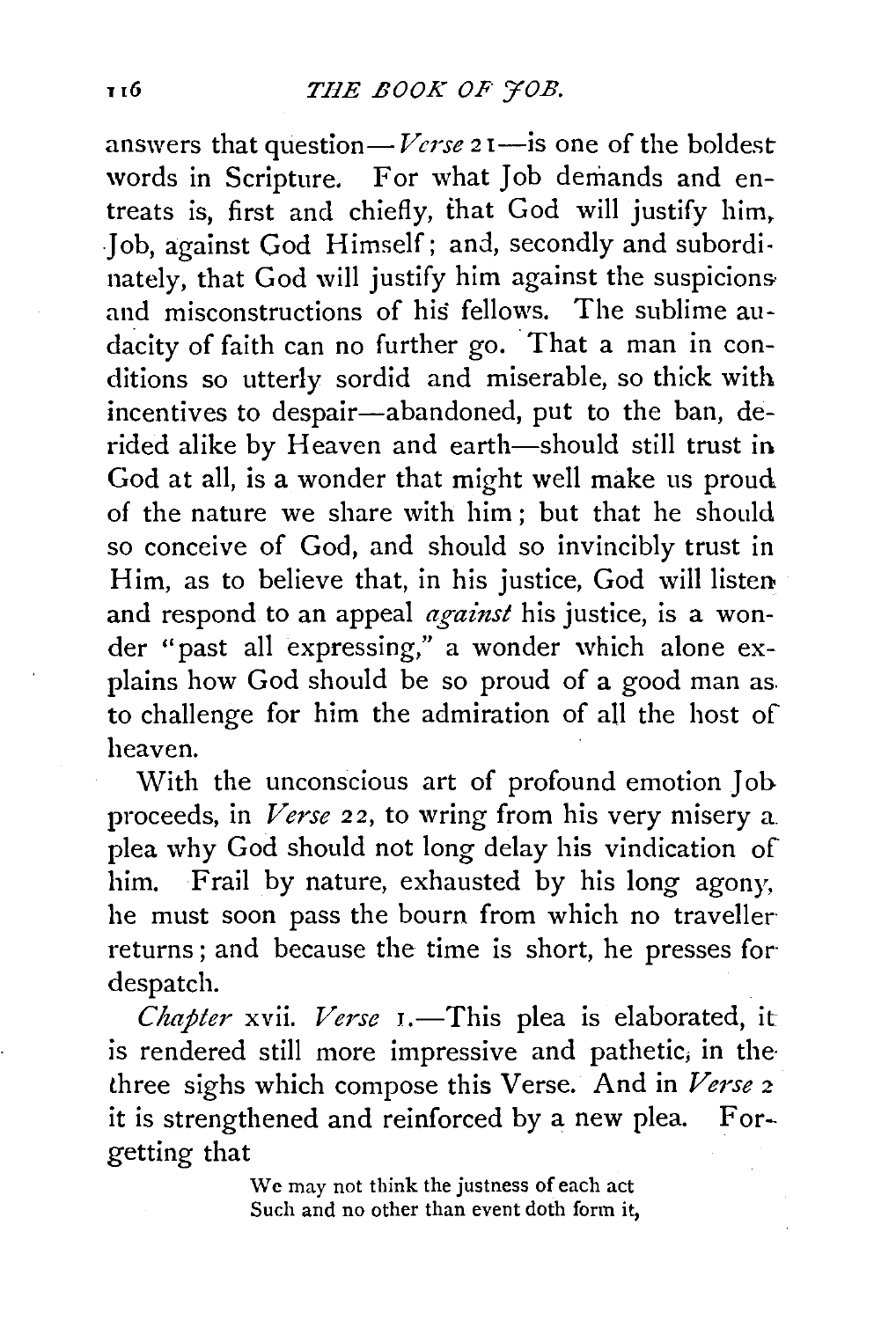the Friends have judged him solely by the events and issues of his course, squaring their guess with the mere shows of his life. And their pertinacious assumption of his guilt is a perpetual provocation to him, a constant and growing temptation to distrust and despair. His life is at the last gasp, the tomb is gaping for him, and yet they mock him with the hope of a long and honourable life, if he will but repent a sin he has never committed ! They fret and irritate his spirit by asserting that he *has* committed it. He cannot simply glance at their provocations and pass on his way; his eye is compelled to "lodge" or "dwell" upon them : for are they not for ever repeating them? Will not God make haste to deliver him, then,-all the more haste because of this standing temptation, this galling addition to his misery ?

In *Verse* 3, as he broods over this sickening addition to a misery already insupportable, his new thought, his new hope, flashes out once more, though now in a new form. He is assured, as he has already told us, that God is his Witness, that God acknowledges his innocence and will one day vindicate it. But that day seems far off; his life meantime is hastening to a close; the Friends chafe him with their iterated suspicions of his guilt, and are even ready to triumph over him. Will not God, then, vouchsafe him some immediate and visible *pledge* of that future vindication ? The Judge who chastens and afflicts him has already become his Witness : will not the Witness also become his Surety, and "strike hands" for him ?-- to strike hands being an ancient and customary mode of giving bail, of becoming surety for one who was contracting a loan or was suspected of a crime. It is for this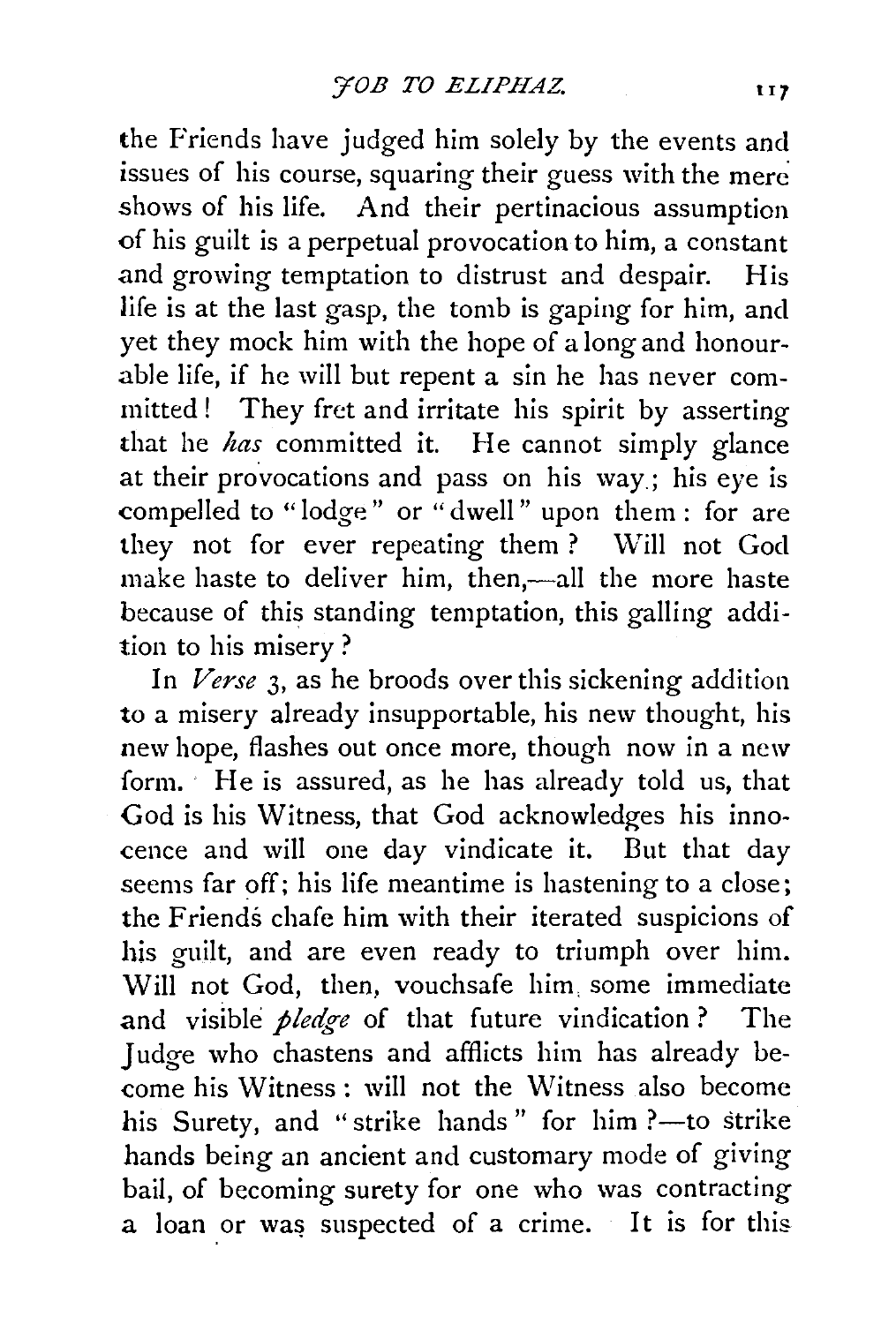open and instant pledge of his ultimate acquittal that he now importunes the Almighty.

And from *Verse* 4 we learn he is persuaded that even *this* will be granted him. He is sure that, since his Friends are so lacking in understanding as to condemn him for guilty when He cah summon God Himself to attest his innocence, and even to see in that appeal only a new evidence of his guilt, God will not exalt them, will not give them the triumph they anticipate, by proving them to be in the right, or even by long allowing them to think themselves in the right.

Verse 5.-Nor will God only foil them of their expected triumph; He will also punish them, if not in their own persons, yet in the persons of their children, for expecting and desiring it. Unjust to the affection they owe their Friend, they shall be wounded through their affections. They have shewn him no mercy, treating him like mere spoil and booty; and therefore God, who to the unmerciful shews Himself unmercifui, will surely requite them for their sin.

Verse 6.-Not to them alone, but to all who think with them, *i.e.,* to his whole generation, God has made him a proverb and an object of contempt. And, *Verse* 7, under this contempt, and the judgment which caused it, he has wasted to a mere shadow. There is, therefore, the more need why God should interpose, and interpose promptly. For, *Verse* 8, by the spectacle which he presents moral distinctions were becoming confused, the unrighteous were growing bold and insolent in their opposition to Heaven, and the good, astonished at the contempt showered on a man so good, were burning with indignation against those who oppressed him. And he is assured that God *will* inter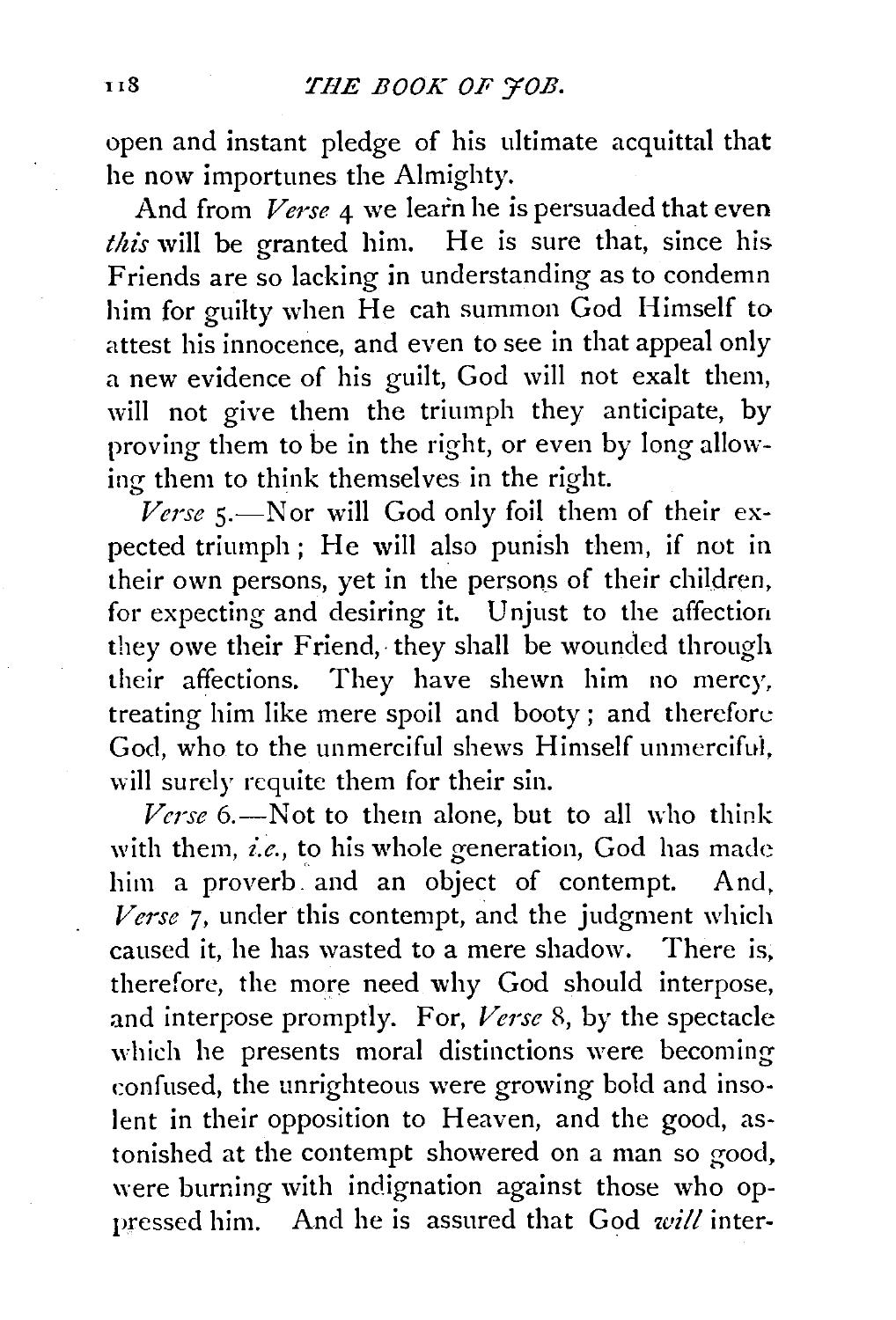pose, interpose *soon*, with some guarantee of his favour, though He may still postpone that complete vindication of Job's integrity which shall abash the wicked. For in the righteous and purehanded of Verse 9, though he does not exclude others, he refers principally to himself. *They,* no doubt, will be strengthened and assured; but it is mainly *he* who is to hold on his way, and to wax stronger and stronger.

And thus two wonderful summits of light and clearness are conquered by the afflicted Patriarch. He has learned to believe in God, and he has learned to believe in himself as the child of God. He has learned to trust in the absolute justness of the ways of God with men, although those ways are often obscure and threatening; and he has also learned to trust that somehow, though he knows not how, and at some time, though he knows not when, God will justify him; that even to him good will be the final goal of ill.

*Verse* 10.-As the Friends are now full in the thought of Job, it is not unnatural, perhaps, that he should break out into this brief cartel of defiance. It may be that it is prompted even by the conviction he has just grasped of his ultimate and assured triumph oyer them. He challenges them afresh, challenges them contemptuously, because, knowing what the issue of the conflict must be, he no longer fears what they can do, or say, against him.

But this challenge is a digression. The main argument is resumed in *Verses* 11-16, verses which seem to breathe an atmosphere of despair as deadly as any we have thus far encountered. And yet, for all so sad as they sound, we utterly misconstrue them if we take sadness to be their fundamental tone. They really in-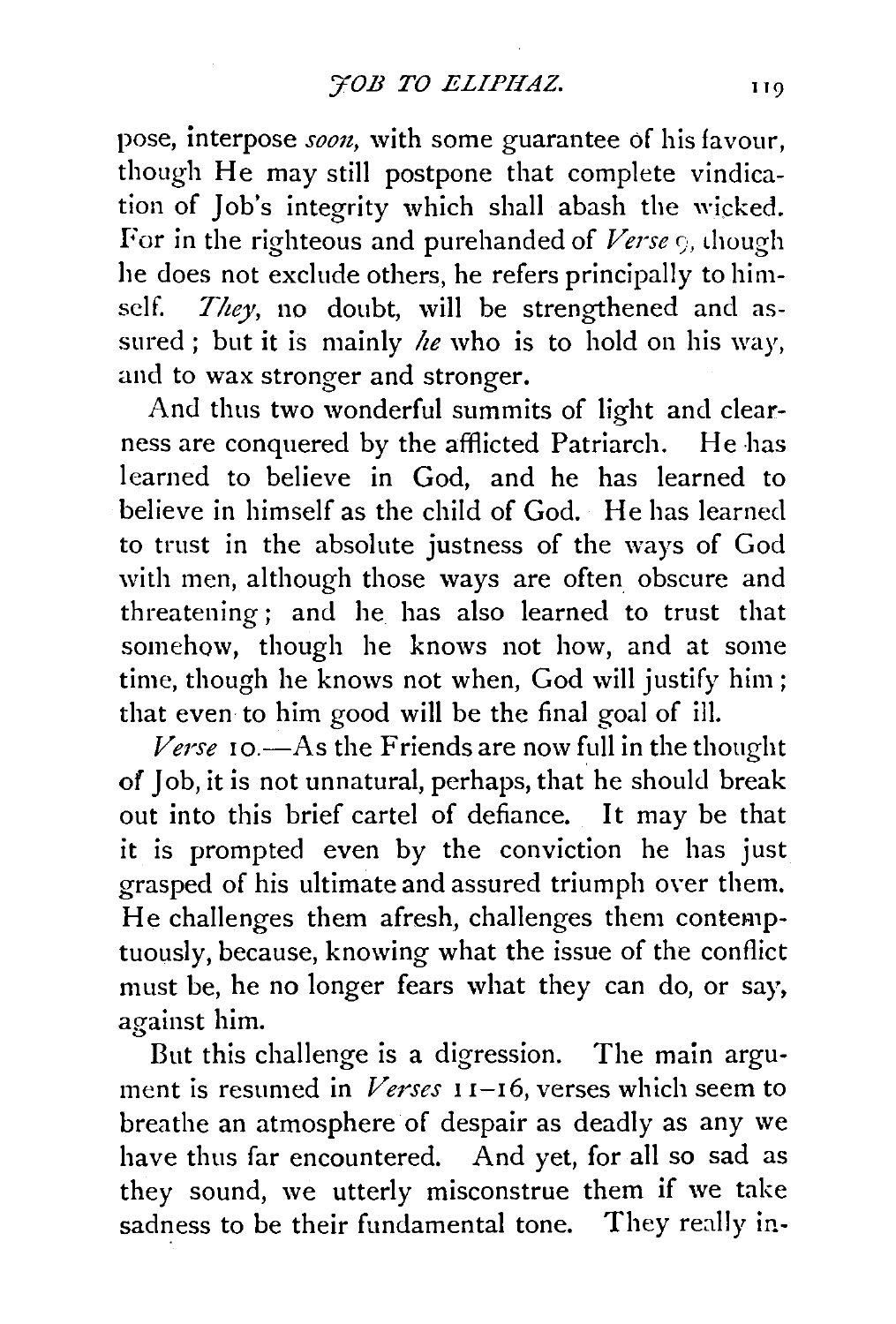# I<sub>20</sub> *THE BOOK OF 'TOB.*

dicate the stirrings and flutterings, if not the advance, of Job's new hope. He has persuaded himself that even now already God recognizes his innocence, and that some day He will vindicate it. He has also persuaded himself that God is about to give him some manifest pledge of his favour, and that right early. And now he longs to define and fix his hope; not to leave it floating unattached through the broad spaces of time, but to determine its orbit, and the moment at which it will sail into sight. Some day, some where, some how, God will appear for him! Yes, but how, and where, and when ? *Will the moment of death be the moment of vindication, and Sheol its scene?* Is the grave the gate and avenue by which he must pass to life and immortal honour ?

These, I take it, are the thoughts which Job is now striving to express. But whatever the construction we put on these Verses, we must at least recognize in them a strain of faith amazingly noble and high. For if they mean no more, they can mean no less than this: that, even if no deliverance, and no sign of deliverance, should come to him in life, he will carry his hope with him down into the darkness of death, finding not a path only, but *a home,* in Hades; and for the brief space which yet remains to him before he goes down to the gates of Hades he will be content with the assurance that God already knows his innocence and will hereafter prove it.

In Verse 11, as in Verse 1, we hear a cry "out of the depths." Not only has Job lost all of outward good he once possessed, not only is his life hastening to its dose, but he has also lost those inward treasures which were the true power and joy of his life : his best pur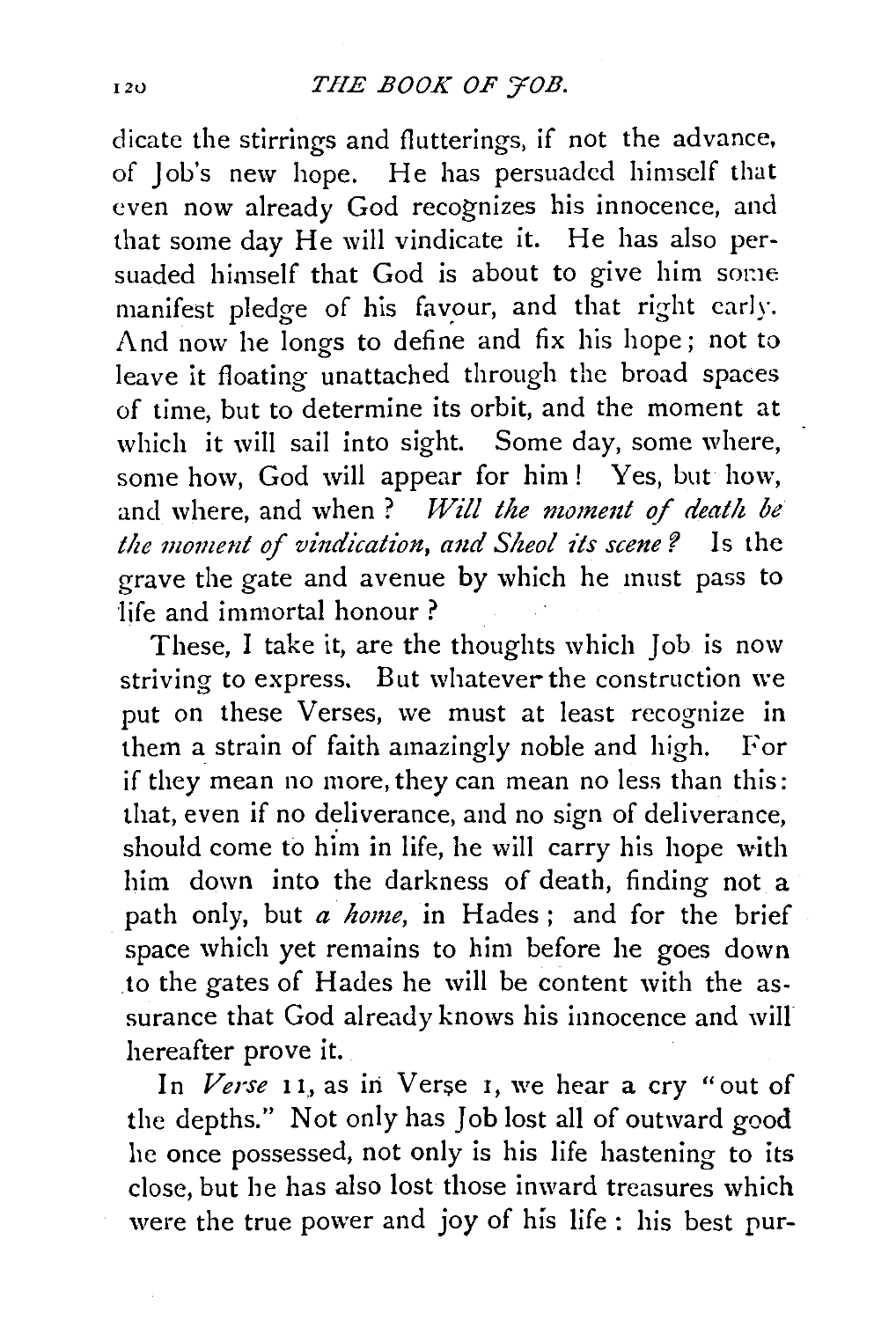poses, his most cherished thoughts and schemes and aims--or, in the fine phrase of the Original, "the possessions of his heart  $"$  are broken in sunder by the stroke which has fallen on him.

*Verse* 12 presents some difficulty. The most natural, as also the most beautiful and suggestive, reading of it is that which finds the antecedent in the previous Verse, and makes Job lament the loss of the thoughts and purposes he had cherished in his inmost heart because, had these been spared to him, *they* would have turned the night of his sorrow into a joyful day, and brought light into the very face of darkness. But this reading seems to be forbidden by the Hebrew. Our only alternative, therefore, is to fall back on a much tamer construction, and to understand an allusion to "the consolations" of his Friends; to take him as meaning that by their false promises and invitations they were trying to beguile him, to represent his night as a day, or as about to become a day, and pretending to see an impossible light of hope in the darkness which enveloped him.

 $I$ *<sub>3</sub>* $-I$ *7.—From this delusive light of hope he* recoils on the new hope which God Himself has kindled in his heart, the hope of a future vindication and deliverance. When, or how, it is to be fulfilled, he cannot tell. But probably it will not be in this world. If not, he is content to wait, to carry his hope with him into the grave. He is even familiarizing himself with the grave already, looking to it as his home and bed of rest, saluting corruption and the worm as near of kin to him, as his probable deliverers therefore. *They* would set his spirit free to descend into Hades; and in Hades might he not find a justice denied to him here, and *see*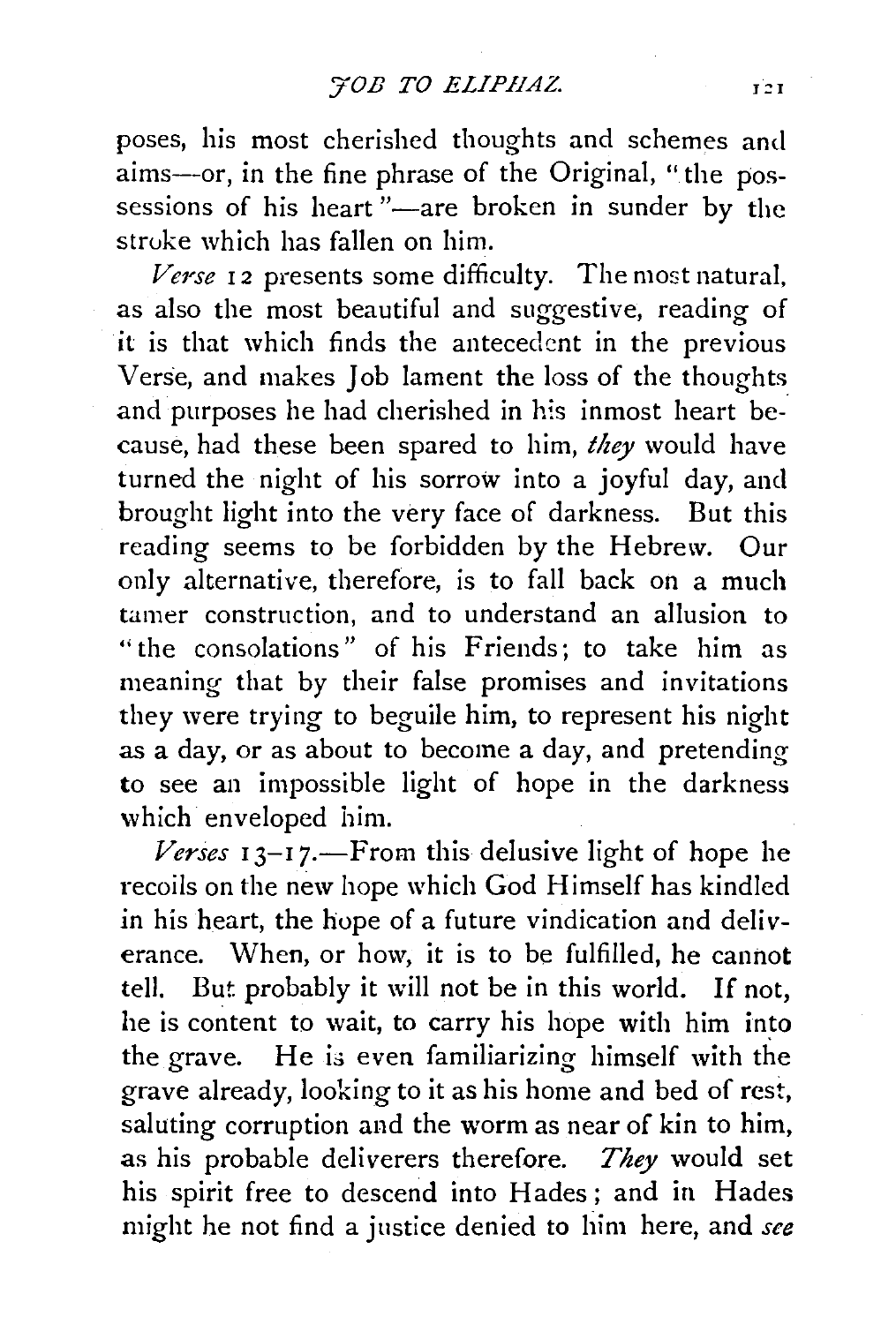the hope which was as yet invisible? In any case he will at least find rest from the fret and turmoil of a hungry and divided heart; after life's fitful fever sleeping well.

Canon Cook gives a fine rendering of *Verse* 16, which I should like to adopt. He translates it thus: " $Will$ the bars of Hades fall? And will there altogether be *rest in the grave?*" But this, I think, is a stronger expression of Job's surmise that· rest and deliverance await him in the world to come than his words will yet bear. All we can be sure of is that his thoughts were tending in that direction; and that, if it were God's will, he was content to wait till he descended into Hades for that vindication of his integrity for which he nevertheless so passionately longed.

As we look back over the whole of this Reply we must admit, I think, that it marks a great advance. The drama is evidently moving on toward its catastrophe. Job has grasped truths of which he can never henceforth wholly lose hold, truths which are likely to lead him on to conclusions still wider and more definite than any he has yet reached.

'Tis a strange experience through which we have seen him pass, and yet not an experience wholly strange to the more thoughtful spirits of our own time. And if I have a little lingered over it and insisted on it, it is because, in all probability, many of us have passed through a similar experience. The traditional and theologic God of our earlier years has long since grown incredible to us. We could not believe in the hard and austere Master, the angry and pre-scientific God, whom our fathers worshipped. We have had to grope, often